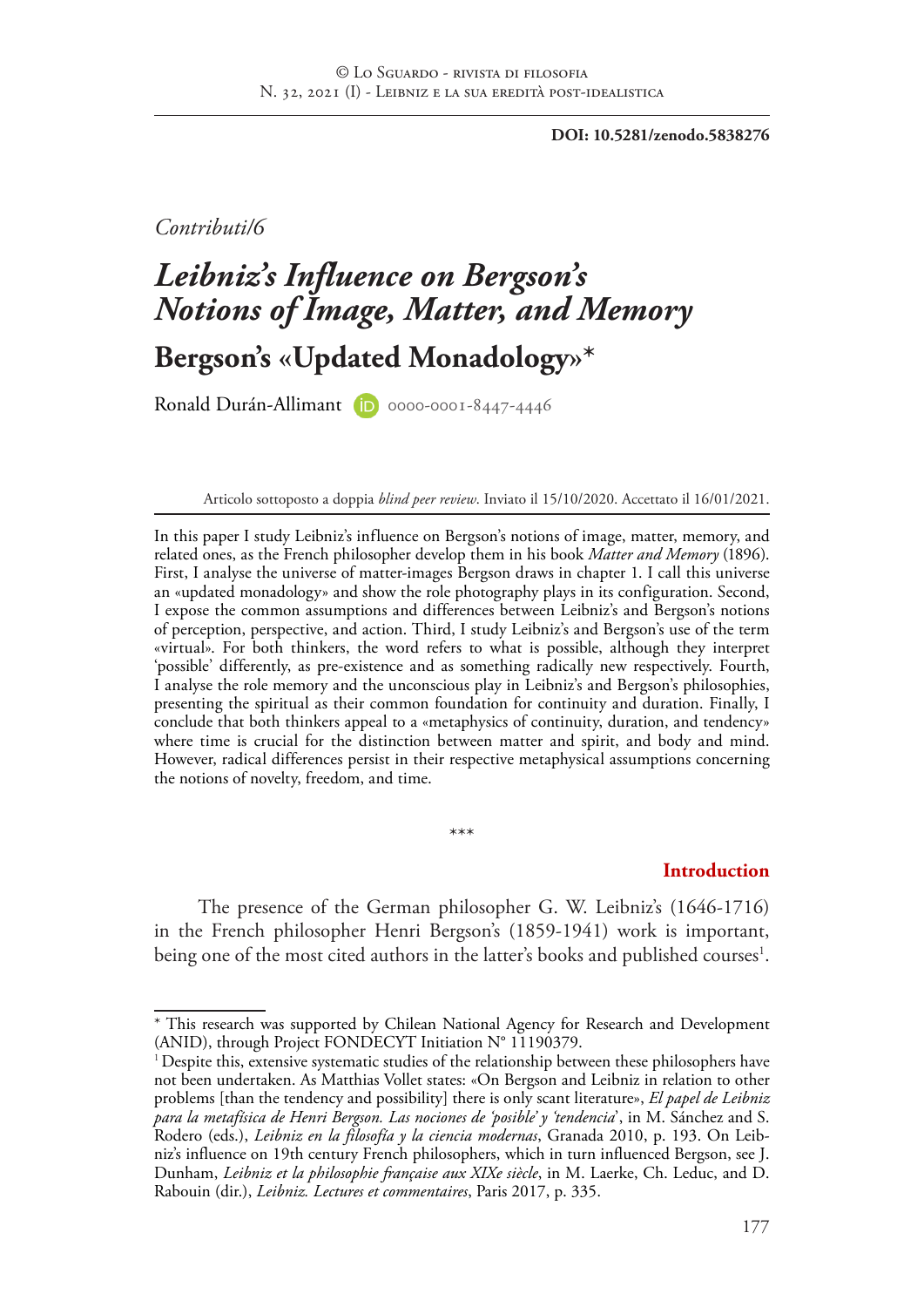Bergson takes crucial elements from Leibniz, having in common with him what we may call a «metaphysics of continuity, duration, and tendency», where time is the key to distinguish between matter and spirit, or body and mind. From this perspective, matter is regarded as «instantaneous spirit».

In particular, we find Leibniz's influence in the metaphysics of matterimages Bergson proposes in his book *Matter and Memory* (1896). Here images are the ultimate elements of the universe, and living beings as images bring forth perspective and perception. We also find an intimate connection between perception and action with memory as a mediator, emphasising possibilities and virtualities. All these elements are Leibnizian in spirit. But Bergson also takes distance from Leibniz, especially concerning the problem of determinism. To escape necessity, Bergson introduces the creative dimension of life, its indeterminism, and the open nature of becoming; in synthesis, the *durée*  (duration). In the following sections, I will study these influences and confluences, these similitudes and differences. First, I present the universe of matter-images drawn by Bergson in *Matter and Memory,* chapter 1, his «updated monadology», showing the crucial role photography plays in this «updating». Second, I expose the common assumptions and the differences between Leibniz's and Bergson's notions of perception, perspective, and action. Third, I study Leibniz's and Bergson's common use of the term «virtual» as referring to what is possible, but also their different understanding of it concerning the problem of determinism. Fourth, I analyse the role of memory and the unconscious in the philosophy of both thinkers. Finally, I establish the spiritual as the foundation of continuity and duration in both thinkers' philosophies.

# **1.Monads, Images, and Photography: An «Updated Monadology»**

Leibniz presents his monadology in his end-of-life writings *Monadology* and *Principles of Grace and Nature* (1714). In them he describes what he calls «monads» or simple substances, the ultimate constituents of reality. «[…] these monads are the true atoms of nature and, in a word, the elements of things»<sup>2</sup>. Matter itself is nothing but an infinite set of monads; which are completely selfcontained, with no causal interaction between them. «Monads have no windows through which anything could enter them or depart from them»3 . However, they have within them a reference to all the other monads composing the universe

<sup>2</sup>*Monadology*, § 3: *GP*, VI, 607. Cited from L. Strickland, *Leibniz's* Monadology*. A New Translation and Guide*, Edinburgh 2014, p. 14. G. W. Leibniz, *Die philosophischen Schriften*, 7 vols., ed. C. I. Gerhardt, New York 1978 [*GP*]. About Leibniz's monadology see E. Pasini, *La monadologie de Leibniz*, Paris 2005; J. A. Nicolás et al. (eds.), *La Monadología de Leibniz a debate*, Granada 2016; N. Rescher, *G. W. Leibniz's* Monadology*. An Edition for Students*, London 1991; A. Saville, *Leibniz and the* Monadology, New York 2000; D. Rutherford, «Metaphysics: The Late Period», in N. Jolley (ed.), *The Cambridge Companion to Leibniz*, Cambridge 1995, p. 67.

<sup>3</sup> *Monadology*, § 7: *GP*, VI, 607. Cited from L. Strickland, *Leibniz's* Monadology, p. 15.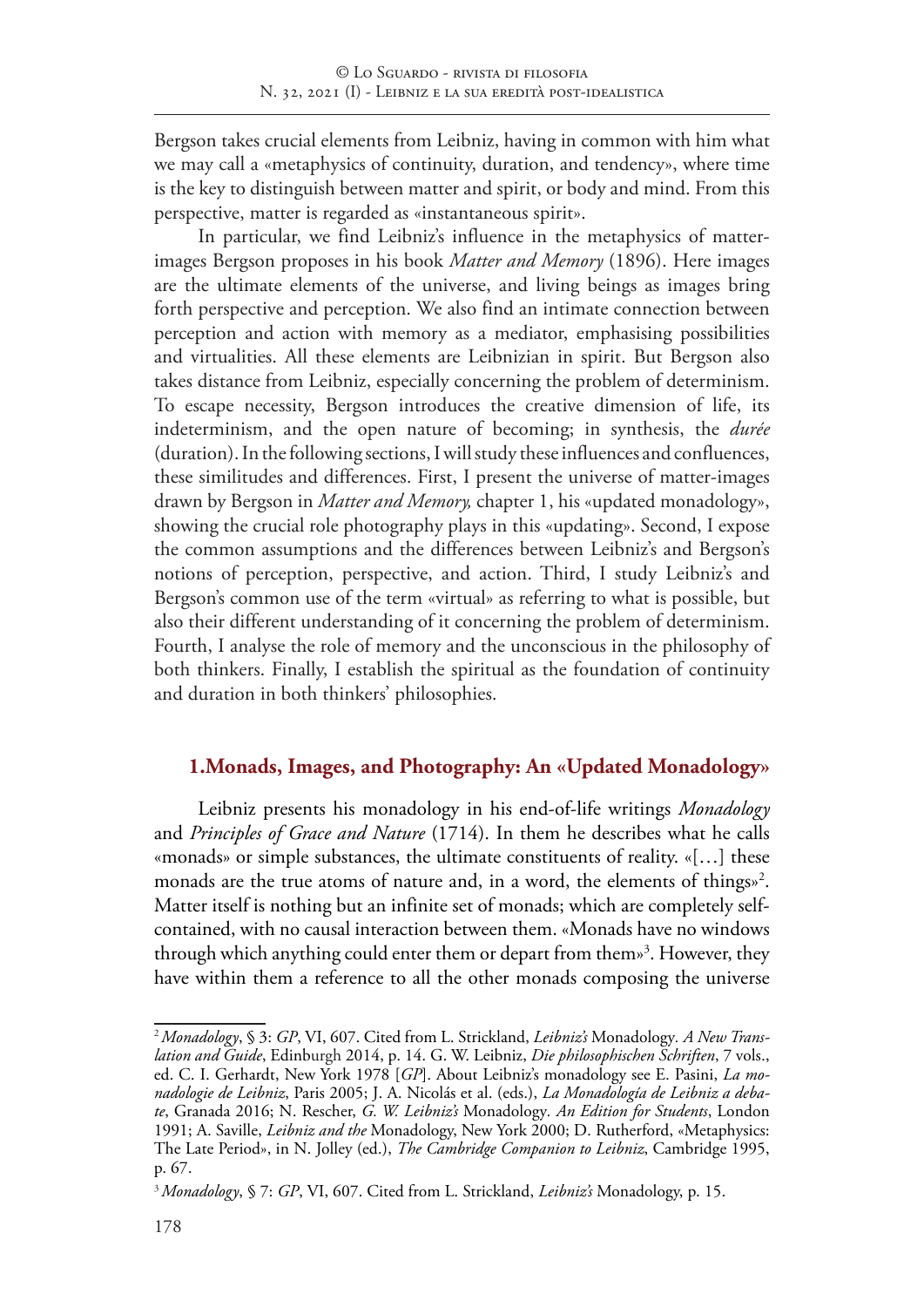and so to the universe as a whole, representing it or expressing it from their particular point of view. They are what Leibniz calls «mirrors of the universe»: «it follows that each monad is a living mirror […] representing the universe from his own point of view, and is as well ordered as the universe itself»<sup>4</sup>. Moreover, these monads are not passive but active, endowed with spontaneity or intrinsic activity, which Leibniz calls perception and appetite: «The passing state, which encompasses and represents a plurality within the unity (or simple substance) is nothing other than what is called *perception*»5 . «The action of the internal principle which brings about the change or passage from one perception to another may be called *appetition*»6 . That monads perceive does not imply that they are conscious in the sense of realising something. Awareness in this sense is a particular kind of perception that Leibniz calls «apperception»<sup>7</sup>.

The above description corresponds to what Leibniz considers the fundamental level of reality, the metaphysical level. Monads are thus the basic constituents of the universe from a metaphysical point of view. The physical level, i.e. the level of efficient causality and of things we perceive with our senses, the material level, is a mechanical realm of actions and reactions regulated by natural laws. However, this mechanical world is found on the «actions» of monads, that is, their mutual relations of perception<sup>8</sup>.

Following Leibniz's metaphysical description, it would not be excessive to understand monads as «images of the universe», as long as we understand them not as mere copies or passive reflections of an external reality but as representations that at the same time constitute what is represented<sup>9</sup>. Bergson relates monads with images. In his course *Histoire de l'idée de temps* (18th lesson, May 1903), he «updates» Leibnizian monadology using a relatively recent technological development, photography.

[...] what did Leibniz perceive? What he perceived were the monads. [...] What should we understand by this? To say that the universe as a whole is composed of monads is something that requires explanation, because the word composition here

<sup>4</sup>*Principles of Nature and Grace*, 3: Robinet I, § 31. Cited from L. Strickland, *Leibniz's* Monadology, p. 271. G. W. Leibniz, *Principes de la nature et de la grâce fondés en raison. Principes de la philosophie ou Monadologie*, publié intégralement d'après les manuscrits d'Hanovre, Vienne et Paris et présentés d'après des lettres inédites par A. Robinet, Paris 1986 [Robinet I].

<sup>5</sup>Cited from L. Strickland, *Leibniz's* Monadology, p. 16. *Monadology*, § 14: *GP*, VI, 608-9

<sup>6</sup> *Monadology*, § 15: *GP*, VI, 609. Cited from L. Strickland, *Leibniz's Monadology*, p. 16.

<sup>7</sup>*Monadology*, § 14: *GP*, VI, 609.

<sup>&</sup>lt;sup>8</sup> «The created thing is said to act outwardly insofar as it has perfection, and to be acted upon by another insofar as it is imperfect. Thus action is attributed to the monad insofar as it has distinct perceptions and passion insofar as it has confused perceptions» (*Monadology*, §49: *GP*, VI, 615), cited from L. Strickland, *Leibniz's* Monadology, p. 24. For the relations between physics and metaphysics see M. Gueroult, *Dynamique et metáphysique*, Paris 1967.

<sup>&</sup>lt;sup>9</sup> On Leibniz's notion of representation and the related problem of the ontological status of bodies and phenomena, see: P. Hoffman, *The Being of Leibnizian Phenomena*, «Studia Leibnitiana», 28/1, 1996, pp. 108-118; D. Rutherford, *Phenomenalism and the Reality of Body in Leibniz's Later Philosophy*, «Studia Leibnitiana», 22/1, 1990, pp. 11-28; and M. Levin, *Leibniz' Concept of Point of View*, «Studia Leibnitiana», 12/2, 1980, pp. 221-228.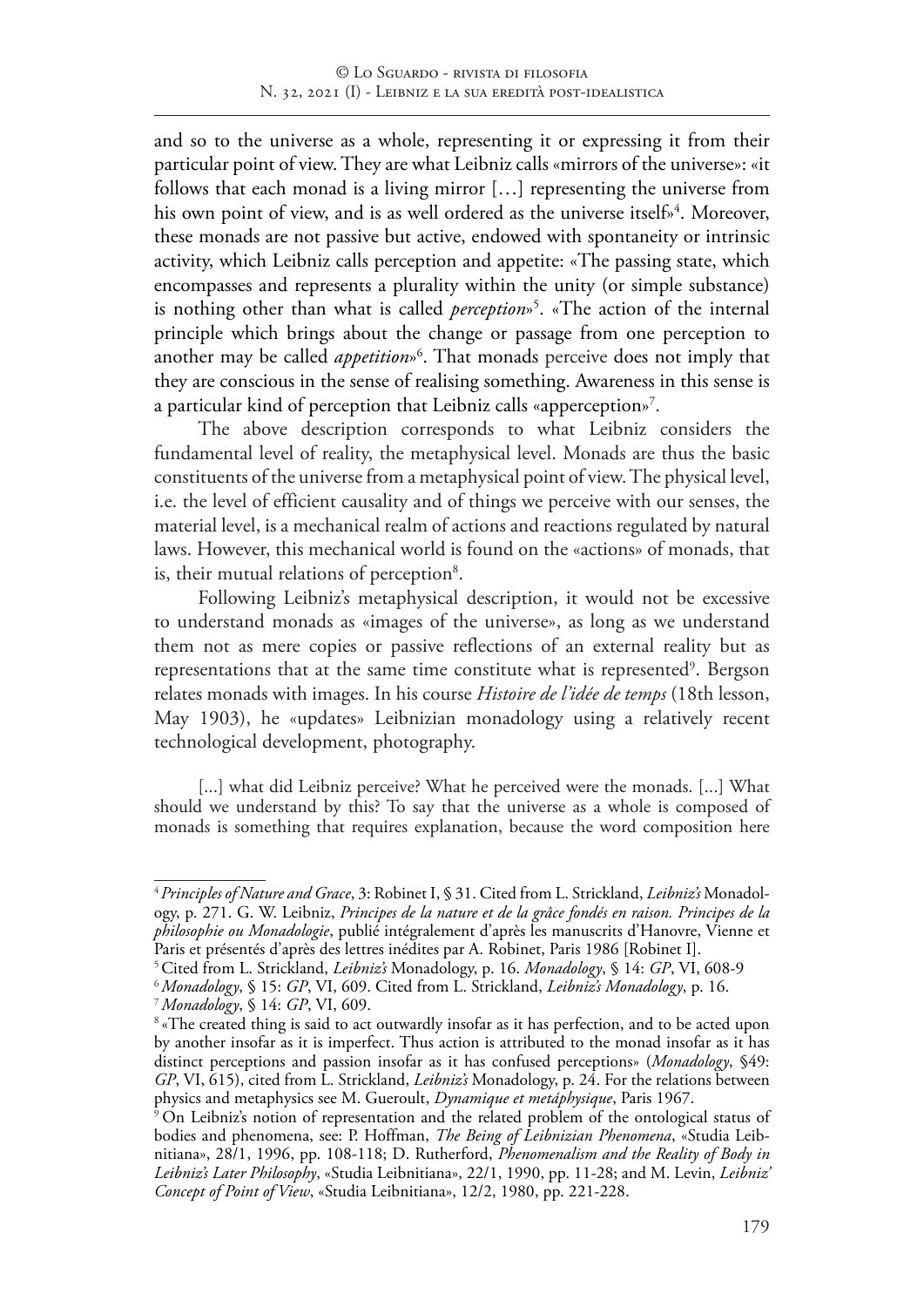has a different meaning from that of ordinary language [...] Here is what it consists of: let us suppose that from any point in the universe we take a view of the whole, I mean a photographic view, a view like that which a camera would take [...] this life-size, colour, stereoscopic photograph gives me the objects as they appear from one point of view, but from one point of view only. The objects are there in the photograph, but my vision will not be able to go through them. Some objects are more or less hidden by other objects. That is to say, it is a point of view, only a perspective<sup>10</sup>.

By relating monads to photographic images, Bergson gives us a clue to identify Leibniz's influence in the first chapter of *Matter and Memory*. In it, Bergson pictures a kind of «updated monadology»: a universe of matterimages interacting with each other, where living beings open up perspective, indeterminacy, and freedom<sup>11</sup>. Bergson assigns a special ontological status to images, halfway between the material and the immaterial or spiritual<sup>12</sup>. For him, they are not mere representations or copies of the worldly things in the mind. They possess an ontological value of their own, prior to the subject-object separation. They are the condition of possibility of this very distinction, and of the subject-object unity. For Bergson, images are equivalent to matter<sup>13</sup>. This statement seems paradoxical when thinking of images as copies (as in Plato's myth of cave), but not when thinking of them as *simulacra* or *idols*, as in Lucretius<sup>14</sup>. Bergson says:

<sup>10</sup>H. Bergson, *Histoire de l'idée de temps. Cours au Collège de France 1902-1903*, Paris 2016, pp. 305-6. (the translation is mine).<br><sup>11</sup> See F. Worms, *Bergson ou les deux sens de la vie*, Paris 2004, p. 9.

<sup>&</sup>lt;sup>12</sup> For Bergson's notion of image, see L. Lawlor, «The Concept of the Image: Phenomenology», in *The Challenge of Bergsonism. Phenomenology, Ontology, Ethics*, London 2003, pp. 1-26. This notion of image was strongly influential on French philosopher Gilles Deleuze's ontology of the film images based on movement-images and time-images. See «Thèses sur le mouvement. Premier commentaire de Bergson» (p. 9), and «L'image-mouvement et ses trois variétés. Second commentaire de Bergson» (p. 83), in G. Deleuze, *Cinéma 1. L'image-mouvement*, Paris 1983, and also «Du souvenir aux rêves. Troisième commentaire de Bergson» (p. 62) and «Pointes de présent et nappes de passé. Quatrième commentaire de Bergson» (p. 129), in G. Deleuze, *Cinéma 2. L'image-temps*, Paris 1985. See also P. Marrati, *Gilles Deleuze: Cinema and Philosophy*, Baltimore 2008. For Deleuze's interpretation of Bergson's philosophy see also G. Deleuze,

*Le bergsonisme*, Paris 2014.<br><sup>13</sup> «The sui generis existence of these images is given in an intuition (that which common sense designates under the name of intuition of the external)», H. Bergson, «Lettre à A. Levi sans date [fin janvier 1905 ?]», in H. Bergson, *Matière et mémoire. Essai sur la relation du corps à l'esprit*, Paris 2012, pp. 459-60. For Bergson images-matter are the things in themselves not mere copies. His standpoint could be called a «phenomenological point of view». See also P.-L. Couchoud, *La métaphysique nouvelle* «Matière *et mémoire» de M. Bergson*, «Revue de Métaphysique et de Morale», 10/2, 1902, pp. 225-226; and M. Merleau-Ponty, *L'union de l'âme et du corps chez Malebranche, Biran et Bergson*, Paris 1997, p. 85.

 $14$  «I will begin to explain to you a matter that has an important bearing on these questions, namely, the existence of what we term images of things. Images are sort of membranes stripped from the surfaces of objects and float this way and that through the air» (IV, 30), Lucretius, *On the Nature of Things*, tr. M. F. Smith, Indianapolis 2001, p. 101. We have to qualify this comparison, however, because in Bergson images are not different from things, they are not detached from them, they are the things themselves.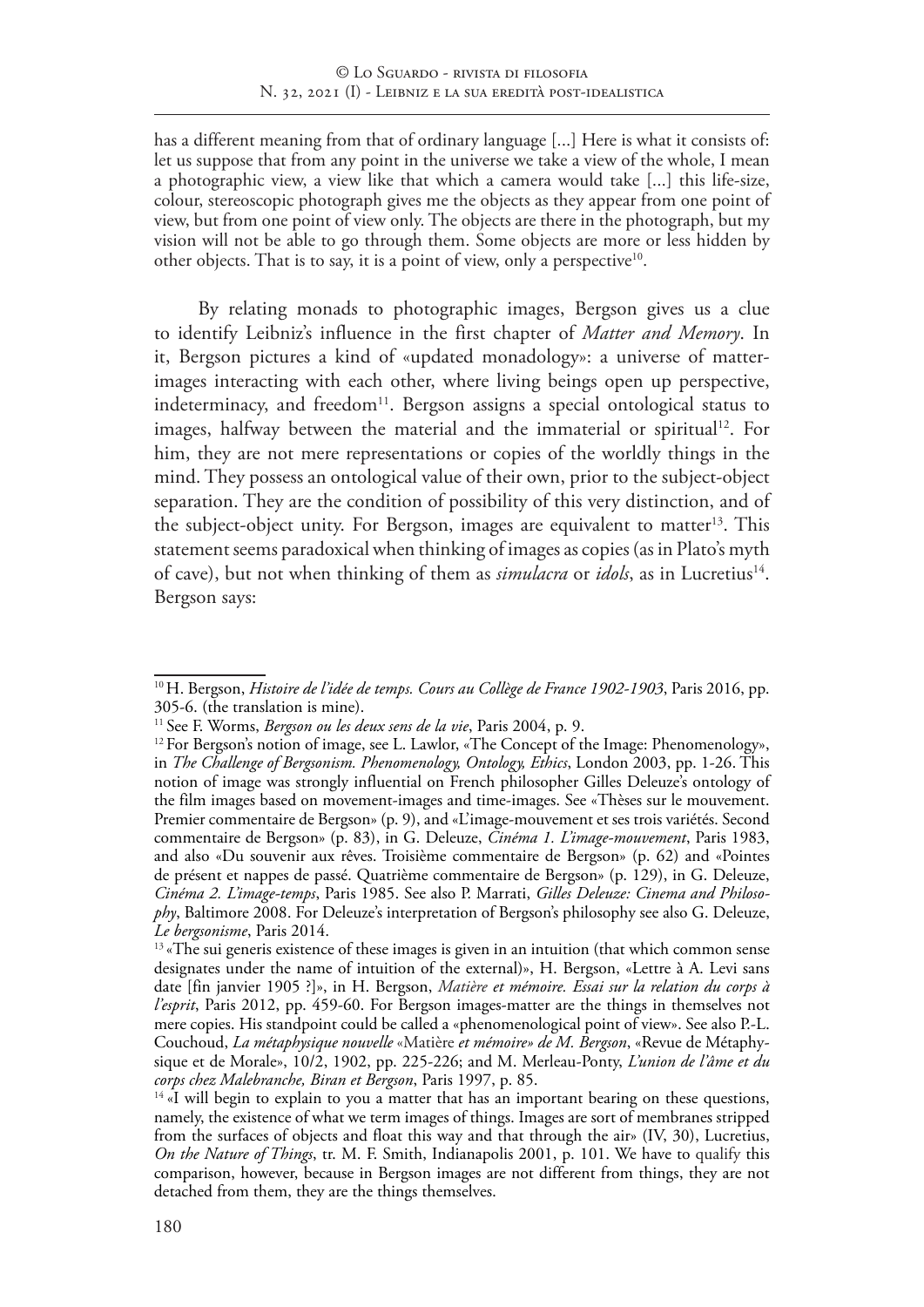Matter, in our view, is an aggregate of "images." And by "image" we mean a certain existence which is more than that which the idealist calls a *representation*, but less than that which the realist calls a *thing* – an existence placed halfway between the "thing" and the "representation." This conception of matter is simply that of common sense. […] For common sense, then, the object exists in itself, and, on the other hand, the object is, in itself, pictorial, as we perceive it: image it is, but a self-existing image<sup>15</sup>.

These matter-images are the universe's elements, a universe which is in the first instance purely mechanical and necessary.

A first element in common with Leibnizian monadology stands out, what we may call the images' «holistic connection»: the relation of each image to the rest of them<sup>16</sup>. Both Leibniz and Bergson emphasise the relatedness of all things, and even more the dependency of things' identity on such relations. As Bergson says:

Does not the fiction of an isolated material object imply a kind of absurdity, since this object borrows its physical properties from the relations which it maintains with all others, and owes each of its determinations, and, consequently, its very existence, to the place which it occupies in the universe as a whole?<sup>17</sup>.

For his part, Leibniz in *Monadology*, paragraph 56, states:

Now this interconnection, or this accommodation of all created things to each other and of each to all the rest, means that each simple substance has relations which express all the others, and that consequently it is a perpetual living mirror of the universe<sup>18</sup>.

For Leibniz, the connexion and mutual ordering of monads are not arbitrary, but the product of a pre-established harmony assigning to each monad and to each event its place and time<sup>19</sup>. Bergson distances from this hypothesis,

<sup>&</sup>lt;sup>15</sup> H. Bergson, *Matter and Memory*, tr. N. M. Paul and W. S. Palmer, New York 1991, pp. 9-10. I have used the critical editions of Bergson's works, but I quote from the English translations for ease of consultation. The critical editions I used are: H. Bergson, *Matière et mémoire. Essai sur la relation de corps à l'esprit* (ed. C. Riquier), Paris 2012; *Essai sur les données immédiates de la conscience* (ed. A. Bouaniche), Paris 2013; *L'évolution créatrice* (ed. A. Francois), Paris 2009; *L'énergie spirituelle* (ed. E. During, et al.), Paris 2009; and *La pensée et le mouvant* (ed. A. Bouaniche *et al*.), Paris 2013.

<sup>16</sup> See J. Earman, *Perceptions and Relations in the Monadology*, «Studia Leibnitiana», vol. 9, 1977, pp. 212-30.

<sup>17</sup> H. Bergson, *Matter and Memory*, p. 24.

<sup>18</sup> *GP*, VI, 618. Quoted from L. Strickland, *Leibniz's Monadology*, p. 25

<sup>19</sup> For a concise exposition of pre-established harmony see G. W. Leibniz, *Système nouveau de la nature et de la communication des substances* (1695) (*GP*, IV, 477-487). In English I recommend G. W. Leibniz, *Leibniz's 'New System' and Associated Contemporary Texts*, translated and edited by R. S. Woolhouse/R. Francks, Oxford 1997. See also M. Mugnai, *Theory of Relations and Universal Harmony*, in M. A. Antognazza (ed.), *The Oxford Handbook of Leibniz*, Oxford 2018, pp. 27-44.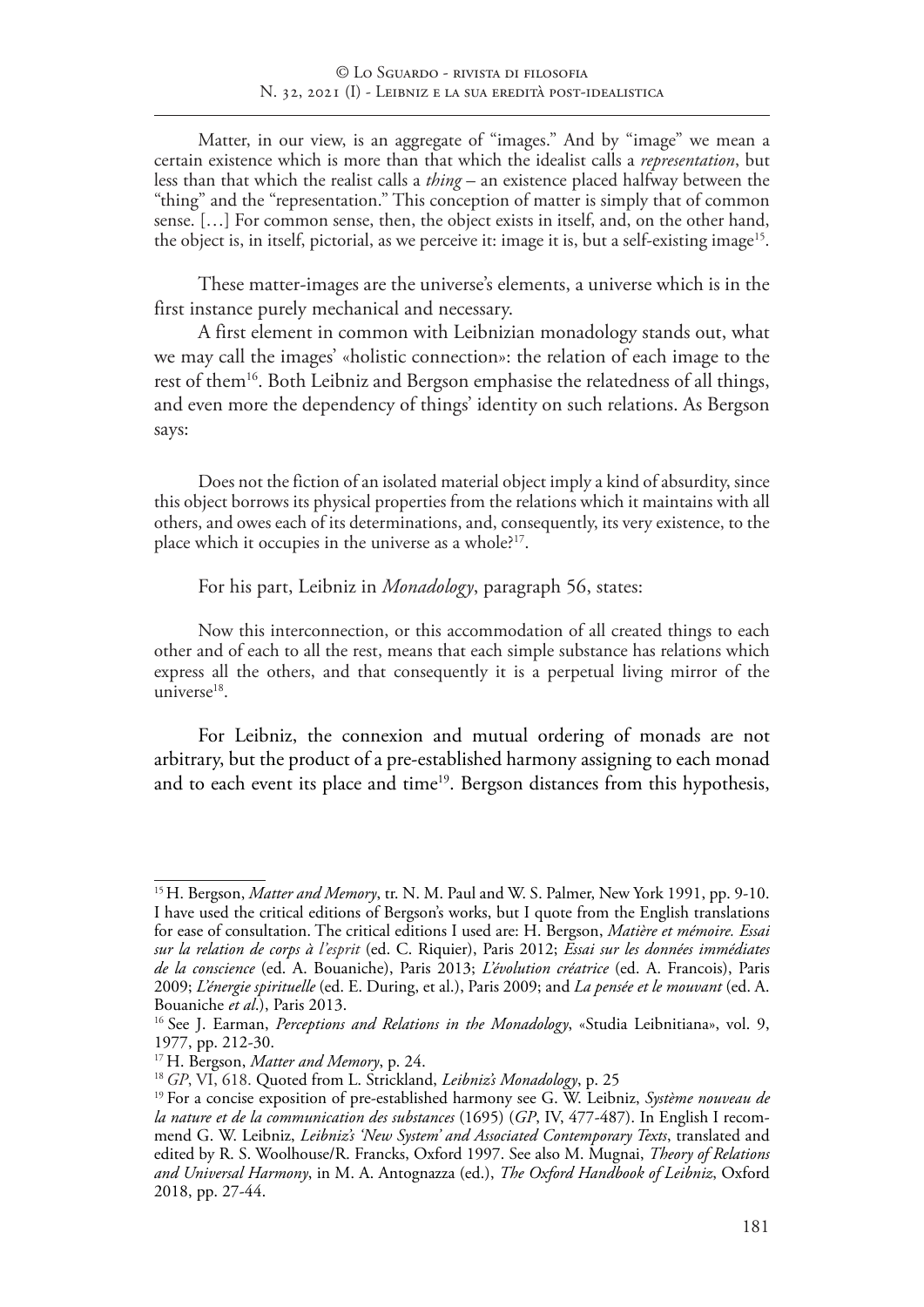### considering it an arbitrary statement, leading to a necessitarianism that assimilates Leibniz's system to Spinoza's<sup>20</sup>.

As [Leibniz's doctrine] evolved it became more and more analogous, not to say identical, to Spinozism. After speaking of the pre-established harmony between body and soul, God being like a watchmaker [...], a watchmaker who would have adjusted body and soul once and for all to one another<sup>21</sup>.

In his metaphysics of matter-images, Bergson describes a dimension of necessity and mechanical determinism, which we could relate to the physical level of mechanical causality in Leibniz's metaphysics. At this level, matterimages interact with each other through action and reaction, on all their sides, according to mechanical laws.

All these images act and react upon one another in all their elementary parts according to constant laws which I call laws of nature, and, as a perfect knowledge of these laws would probably allow us to calculate and to foresee what will happen in each of these images, the future of the images must be contained in their present and will add to them nothing new<sup>22</sup>.

In this mechanical universe, living beings bring forth a new dimension<sup>23</sup>. They are capable of motion, and in the movement, their bodies place always at the centre; remaining fixed while changes and movements occur. In this way, the other images seem arranged around them.

Here is a system of images which I term my perception of the universe, and which may be entirely altered by a very slight change in a certain privileged image – my body. This image occupies the center; by it all the others are conditioned; at each of its movements everything changes, as though by a turn of a kaleidoscope<sup>24</sup>.

For Bergson, this perspective implies the emergence of perception.

### **2. Perspective, Perception, and Action**

Thus, living beings and their moving capacity bring forth perspective at the level of the matter-images' mechanical and indifferent interaction. The images of the universe refer now to single images, each living beings' body. This reference of multiple images to one is what Bergson identifies with perception:

 $20$  For an explanation of Leibniz's notion of freedom and its relation to Spinoza, from the point of view of Bergson, see H. Bergson, *L'évolution du problème de la liberté. Cours au Collège de France 1904-1905*, Paris 2017, in particular *Seizième leçon. Séance du 7 avril 1905*, p. 259. 21 H. Bergson, *Histoire des théories de la mémoire*, Paris 2018, p. 319 (my trans.).

<sup>22</sup> H. Bergson, *Matter and Memory*, p. 17.

<sup>23</sup> For the relations between life and matter in Bergson, see R. Durán, *Vida y materia: Bergson y la Termodinámica clásica*, «Veritas», n° 34, 2016, pp. 75-91.

<sup>24</sup> H. Bergson, *Matter and Memory*, p. 25.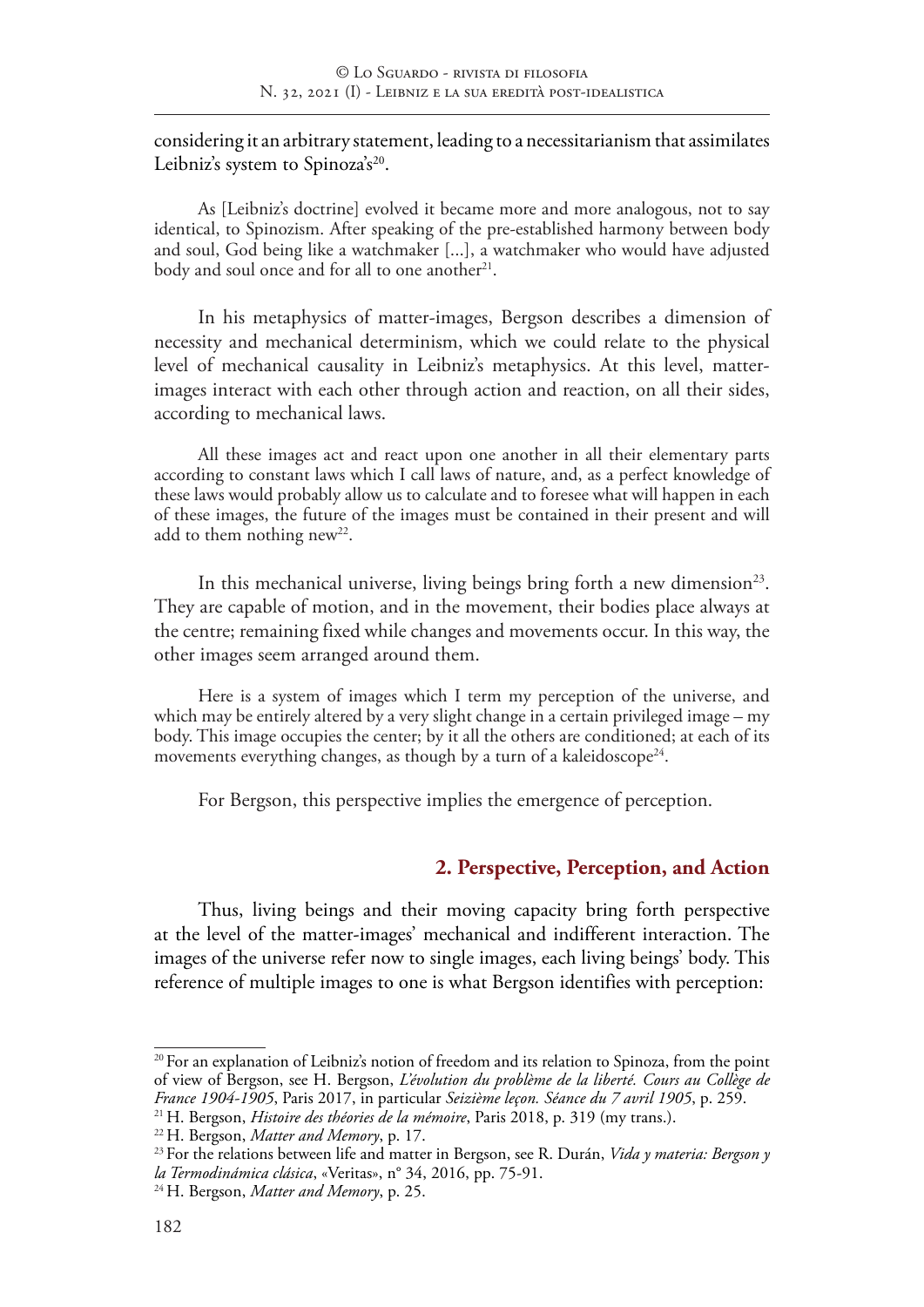There are perceptions, that is to say, systems in which these same images seem to depend on a single one among them, around which they range themselves on different planes, so as to be wholly transformed by the slightest modification of this central image<sup>25</sup>

The connection with Leibnizian monads' perspectivism is clear, and also with Leibniz's definition of perception as that state encompassing and representing a multitude in the unity<sup>26</sup>. As Leibnizian monads, Bergson's images refer to all the others in an ordered and gradual way, drawing «different planes», or perspectives. And as in Leibniz, what is consciously perceived is not all that is perceived: «if we could assemble all the states of consciousness, past, present and possible, of all conscious beings, we should still only have gathered a very small part of material reality because images outrun perception on every side $x^{27}$ . In this quotation, Bergson is very close to Leibniz and his monadic system of universal connection, but the choice of one word highlights their differences. Bergson speaks of «possibilities» instead of «future». He avoids this word because, for him, the future is open, rather than something already given. And this openness is an intrinsic feature of the universe itself, not due to our limited perceptual capacities. For this reason, the future is different from past and present. Leibniz, for his part, would not have any problem using the word «future», because he affirms that the future is given as equally as the present and the past<sup>28</sup>. So, even recognising Leibniz's imprint on his thought, Bergson takes distance from him, opposing his open universe to Leibniz's deterministic one:

Leibniz said that each monad, and therefore *a fortiori* each of those monads that he calls minds, carries in it the conscious or unconscious idea of the totality of the real. I should not go so far; but I think that we perceive virtually many more things than we perceive actually, and that here, once more, the part that our body plays is that of shutting out from consciousness all that is of no practical interest to us, all that does not lend itself to our action<sup>29</sup>.

Thus, not all images of the universe are consciously perceived. This incompleteness establishes an open horizon for the conscious vision, where the scope of conscious perceptions is always smaller than the scope of perceptions in general. And this is true both for Leibniz and Bergson. «Hence the immediate horizon given to our perception appears to us to be necessarily surrounded by a

<sup>25</sup> H. Bergson, *Matter and Memory*, p. 26.

<sup>&</sup>lt;sup>26</sup> «The passing state, which encompasses and represents a plurality within the unity (or simple substance) is nothing other than what is called perception» (*Monadology*, § 14: *GP*, VI, 608), cited from L. Strickland, *Leibniz's Monadology*, p. 16. See also J. Earman, *Perceptions and Relations in the Monadology*, «Studia Leibnitiana», 9, 1977, pp. 212-230; D. Rutherford, *Leibniz's «Analysis of Multitude and Phenomena into Unities and Reality»*, «Journal of the History of Philosophy», 28, 1990, pp. 525-552.

<sup>27</sup> H. Bergson, *Matter and Memory*, p. 229.

<sup>28</sup> See M. Parmentier, *Leibniz et la perception du futur*, «Revue de métaphysique et de morale», 70/2, 2011, pp. 221-233.

<sup>29</sup> H. Bergson, *Mind-Energy. Lectures and Essays*, tr. H. W. Carr, Westport 1920, pp. 95-96.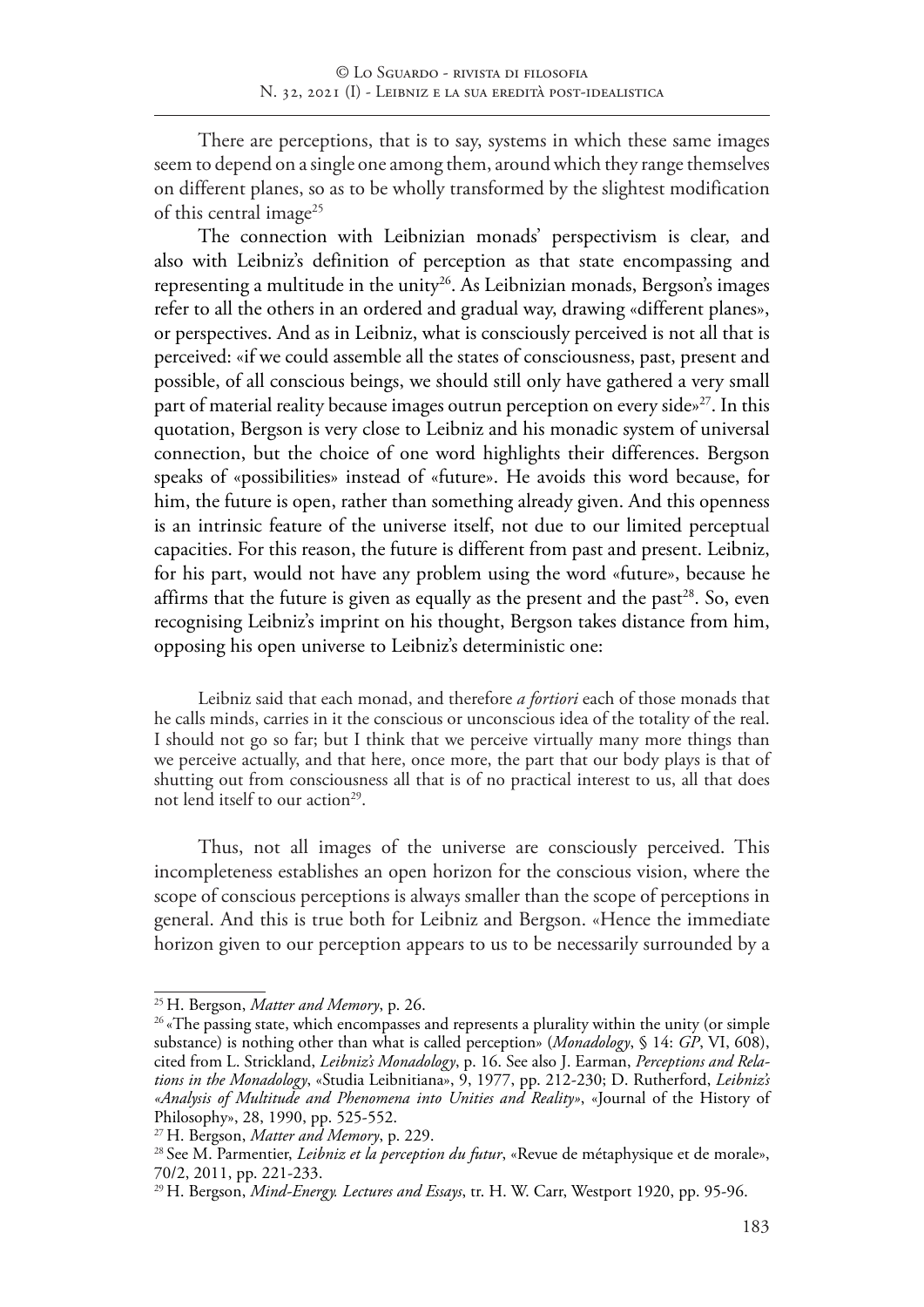wider circle, existing though unperceived, this circle itself implying yet another outside it and so on, ad infinitum»30.

Bergson defines perspective from a biological or evolutionary standpoint, considering the living beings' *fitness* to the environment. He speaks of a selection of images concerning vital needs or functions<sup>31</sup>. For his part, Leibniz defines the perspective in terms of greater or lesser clarity. Thus, when Bergson speaks of the perception-action mechanism appealing to the metaphor of light, the Leibnizian imprint is even clearer:

Everything thus happens for us as though we reflected back to surfaces the light which emanates from them, the light which, had it passed on unopposed, would never have been revealed. The images which surround us will appear to turn toward our body the side, emphasized by the light upon it, which interests our body. They will detach from themselves that which we have arrested on its way, that which we are capable of influencing. Indifferent to each other because of the radical mechanism which binds them together, they present each to the others all their sides at once: which means that they act and react mutually by all their elements, and that none of them perceives or is perceived consciously. […] Our representation of things would thus arise from the fact that they are thrown back and reflected by our freedom<sup>32</sup>

The interactions between images are no longer of mere action and reaction, but of indetermination and novelty, which is characteristic of the spiritual. The living beings' bodies are therefore «centres of free action». «*All seems to take place as if, in this aggregate of images which I call the universe, nothing really new could happen except through the medium of certain particular images, the type of which is furnished me by my body*»33. Moreover, the capacity of choice associated with indetermination will be greater as one moves up through the scale of living beings. «And, if this be so, is not the growing richness of this perception likely to symbolize the wider range of indetermination left to the choice of the living being in its conduct with regard to things?»<sup>34</sup>. Physiologically, indetermination links to the greater or lesser complexity of the nervous system and to the corresponding neural pathways<sup>35</sup>.

Now, the relationship between perception and action is crucial for Bergson. For him, perception and action are two moments of the same activity: «[…] my perception displays, in the midst of the image world, as would their outward reflection or shadow, the eventual or possible actions of my body<sup>36</sup>. In this way, perspective is not merely given, but dynamic; it is a product of the

<sup>30</sup> H. Bergson, *Mind-Energy*, p. 144.

<sup>31</sup> See A. Robinet, *Le passage à la conception biologique : de la perception, de l'image et du souvenir chez Bergson*, «Les Études philosophiques», 15/3, 1960, pp. 375-388.

<sup>32</sup> H. Bergson, *Matter and Memory*, pp. 36-37.

<sup>33</sup> H. Bergson, *Matter and Memory*, p. 18. See M. Merleau-Ponty, *L'union de l'âme et du corps chez Malebranche, Biran et Bergson*, Paris 1968, p. 85.

<sup>34</sup> H. Bergson, *Matter and Memory*, p. 31.

<sup>35</sup> H. Bergson, *Creative Evolution*, tr. A. Mitchell, New York 1911, p. 283.

<sup>36</sup> H. Bergson, *Matter and Memory*, p. 22.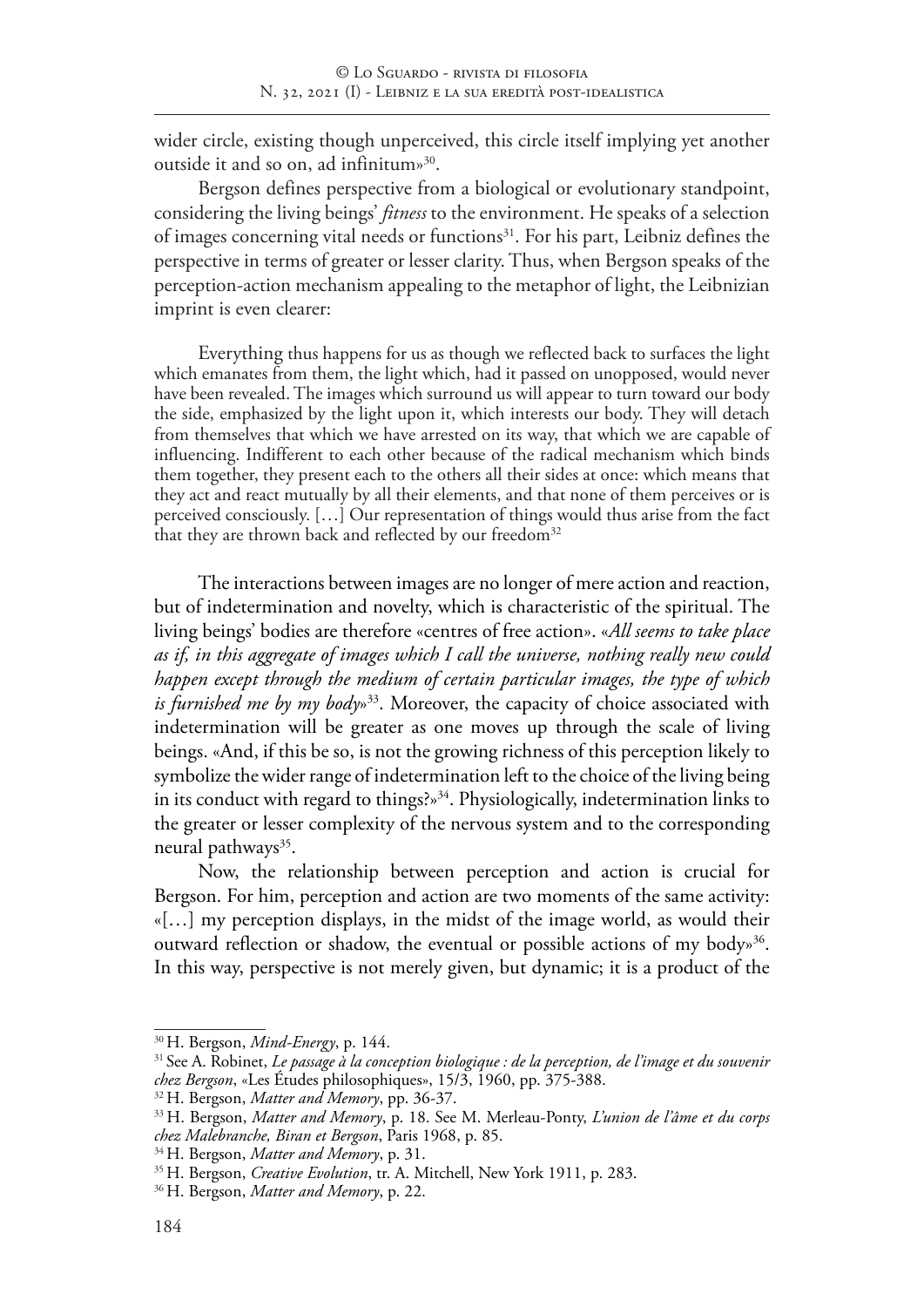body's positioning as a centre of reference and of the selective actions on the environment and other bodies.

The same needs, the same power of action, which have delimited our body in matter, will also carve out distinct bodies in the surrounding medium. Everything will happen as if we allowed to filter through us that action of external things which is real, in order to arrest and retain that which is virtual: this virtual action of things upon our body and of our body upon things is our perception itself<sup>37</sup>.

Bergson constantly emphasises that perception is not something purely intellectual or contemplative but active. «Must we not think that perception, of which the progress is regulated by that of the nervous system, is also entirely directed toward action, and not toward pure knowledge?<sup>38</sup>». For him, perception is eminently action; an action linked directly to the living being's needs and interests. Perception is of what interests, of what can be acted upon: «simply indicating in the aggregate of things, that which interests my possible action upon them»39. And the living being's body, and its needs and interests, determine the real and possible actions upon the others and others' possible actions upon it. The ignorance of perception as action is for Bergson the common fault of realists and idealists: «So the obscurity of realism, like that of idealism, comes from the fact that, for both of them, our conscious perception and the conditions of our conscious perception are assumed to point to pure knowledge, not to action»<sup>40</sup>.

Is this criticism applicable to Leibniz? It would be insofar as he does not establish perception as equivalent to action. Monads do not act upon each other physically or causally. But Leibniz does relate perception and action in his monadology, defining action in terms of greater or lesser perfection: «The created thing is said to *act* outwardly insofar as it has perfection, and to be *acted upon* by another insofar as it is imperfect. Thus *action* is attributed to the monad insofar as it has distinct perceptions and *passion* insofar as it has confused perceptions»<sup>41</sup>. Physical actions found upon monodological «actions»<sup>42</sup>.

Bergson's idea of perception as subtraction or selection could also have Leibnizian antecedents, as the analogy he establishes between monadic composition and photographic images shows:

How is this object [a table] constituted? I will have to take all the possible representations of the universe of which this object is a part, each of these representations being an absolutely indivisible whole, in such a way that everything that is not this table

<sup>37</sup> H. Bergson, *Matter and Memory*, p. 232.

<sup>38</sup> H. Bergson, *Matter and Memory*, p. 31. See J. Dewey, *Perception and Organic Action*, «The Journal of Philosophy, Psychology and Scientific Methods», 24/9, 1912, pp. 645-668. <sup>39</sup> H. Bergson, *Matter and Memory*, p. 230.

<sup>40</sup> H. Bergson, *Matter and Memory*, p. 231.

<sup>41</sup>Cited from L Strickland, *Leibniz's Monadology*, p. 24 (*Monadology*, 49: *GP*, VI, 615). See, J. Jorati, «Monads and their actions», in *Leibniz on Causation and Agency*, Cambridge 2017, pp. 8-36.

<sup>&</sup>lt;sup>42</sup> See A.-L. Rey, «Action, Perception, Organisation», in J. E. H. Smith and O. Nachtomy (eds.), *Machines of Nature and Corporeal Substances in Leibniz*, Dordrecht 2011, pp. 157-174.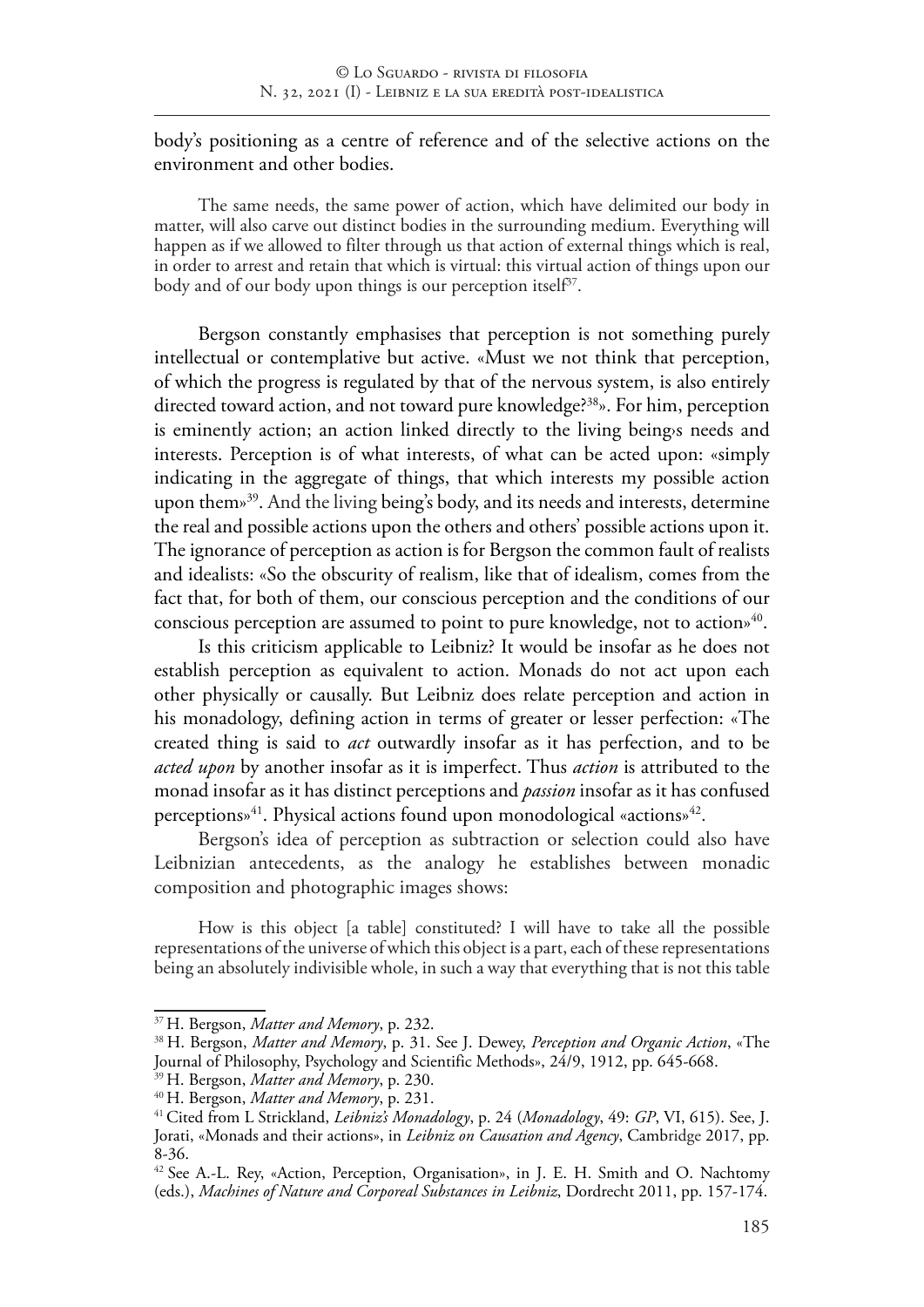in some way is eliminated, that there is interference between the fractions of the image, which do not concern only the table. The table, as an object, will be the remaining, which results from the reciprocal elimination of all the images that are not this table<sup>43</sup>.

We cannot avoid relating these words to Francis Galton's attempt to photograph human types by superimposing images of individuals to obtain the resulting average image, the «average man» representing a particular type (e.g. criminals)<sup>44</sup>. When Bergson conceives of perception as a subtraction rather than an imposition of subjective categories (as in Kant), he is following a similar logic.

#### **3. The possible, the Virtual, and the Problem of Determinism**

Leibniz emphasises the role of possibilities to preserve freedom and not fall into Spinoza's necessitarianism. Leibniz's notion of the possible is logical: something not implying contradiction, and possibilities exist as ideas in God's mind. However, not all possibilities are equally possible<sup>45</sup>. Only those which are compossible can constitute a possible world<sup>46</sup>. And only the best of all possible worlds is created, while the other infinite worlds remain as mere possibilities $47$ . In the created world, everything that will happen, as well as all human actions are determined from the creation onward. For Leibniz this does not imply an absolute determinism or logical necessity, but only a hypothetical or moral necessity<sup>48</sup>. The previous states only incline future actions without necessitating them<sup>49</sup>. Thus, affirming the ontological status of the possible, Leibniz thinks that freedom is preserved.

Bergson agrees with Leibniz in giving an ontological status to the possible to preserve freedom, but he rejects Leibniz's appeal to hypothetical necessity. For Bergson, Leibniz's incorporation of finality does not differentiate his system from Spinoza's mechanical one, because in both cases «everything is given»: the effect

<sup>43</sup> H. Bergson, *Histoire de l'idée de temps*, p. 343 (my trans.).

<sup>44</sup> See F. Galton, *Composite Portraits*, «Journal of the Anthropological Institute of Great Britain and Ireland», 8, 1879, pp. 132-142.

<sup>45</sup> See P. Rateau, «Ce qui fait un monde. Compossibilité, perfection et harmonie», in *Leibniz et le meilleur des mondes possibles*, Paris 2015, pp. 45-76.

<sup>46</sup> See *Monadology*, §§ 53-55. (*GP*, VI, 615-6). See L. Strickland, *Leibniz's Monadology*, pp. 24-25.

<sup>47</sup> See P. Rateau, «Perfection, harmonie et choix divin chez Leibniz. En quel sens le monde est-il le meilleur ?», in *Leibniz et le meilleur des mondes possibles*, pp. 77-100.

 $^{48}$  «It is a hypothetical necessity, a moral necessity, which, far from being contrary to freedom, is the effect of its choice», G. W. Leibniz, *Theodicy. Essays on the Good of God, the Freedom of Man and the Origin of Evil*, tr. E. M. Huggard, 2007, p. 201 (*GP*, VI, 174, § 124). For Leibniz's notion of freedom see: G. W. Leibniz, *Escritos en torno a la libertad, el azar y el destino*, ed. C. Roldán, Madrid 1990; G. H. R. Parkinson, *Leibniz on Human Freedom*, 1970; J. Moreau, *Leibniz devant le labyrinthe de la liberté*, «Studia Leibnitiana», 16/2, 1984, pp. 217-229; J. McDonough, «Freedom and Contigency», in M. R. Antognazza (ed.), *The Oxford Handbook of Leibniz*, pp. 85-99.

 $49\%$  «And as for the connexion between causes and effects, it only inclined, without necessitating, the free agency», G. W. Leibniz, *Theodicy,* p. 155 (*GP*, VI, 80, § 54).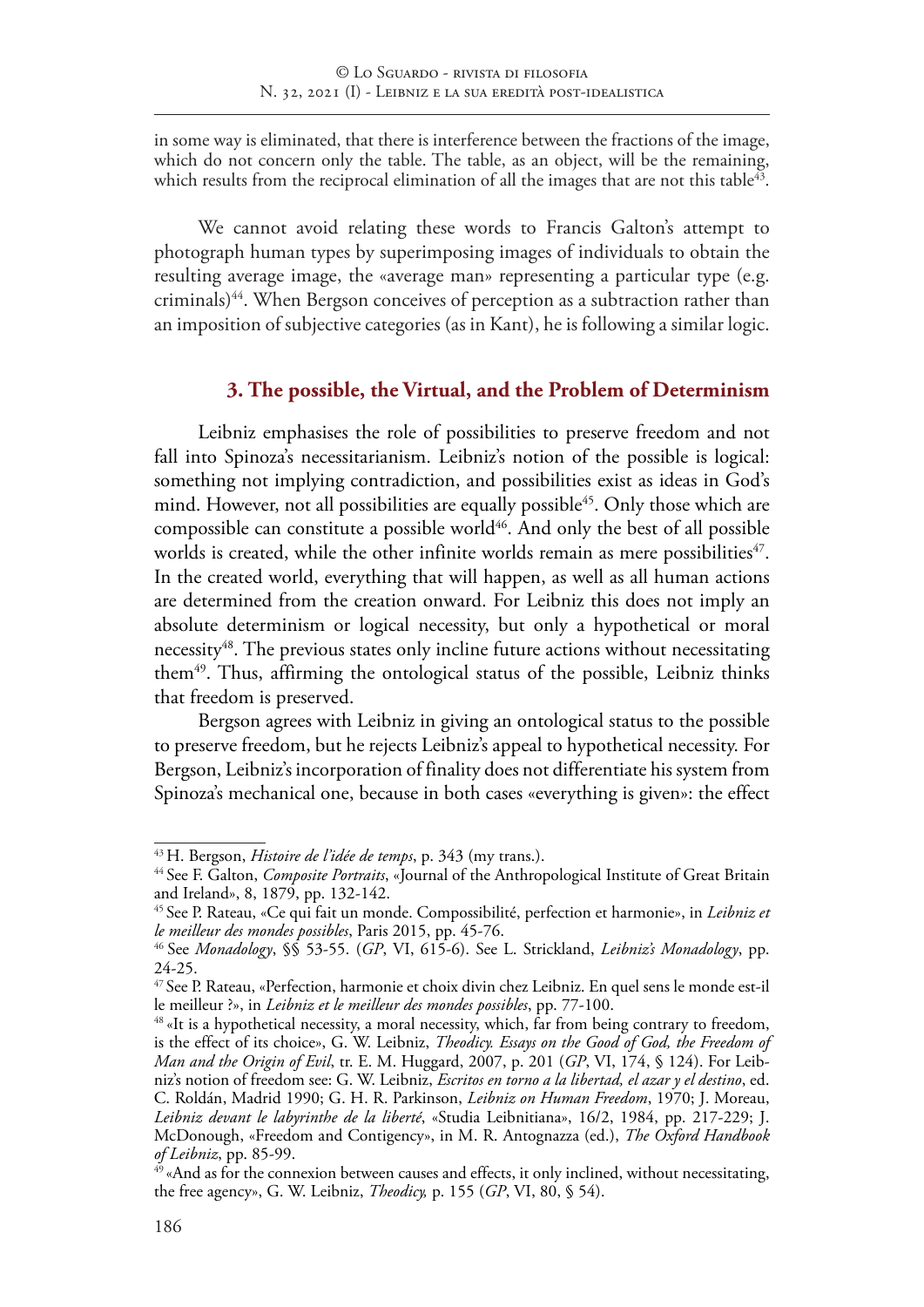is already preformed in the cause, that is, the concretion of the possibilities does not bring a real novelty<sup>50</sup>. In «The Possible and the Real»<sup>51</sup>, Bergson takes the creation of artwork as the model to explain his view about the non-deterministic concretion or realisation of possibilities. The embodiment of an already given form does not take place in artistic creation. Artistic creation does not consist in incorporating an active form in a passive matter, but in a concretion making that form itself possible. The possible becomes such only retrospectively from the actual. «The possible is therefore the mirage of the present in the past»<sup>52</sup>. This is the difference between what we may call the «realisation of possibilities» and the «actualisation of virtualities»<sup>53</sup>. «The idea immanent in most philosophies and natural to the human mind, of possibles which would be realised by an acquisition of existence, is therefore pure illusion<sup> $54$ </sup>. Bergson uses the term «virtual» pointing precisely to the non-existent «possibilities»<sup>55</sup>, or the qualitative multiplicity characteristic of the *durée*, which opposes to the quantitative or spatial multiplicity, the *partes extra partes*, defining matter traditionally<sup>56</sup>. This concept allows him to break up with determinism and the elimination of the novelty that implies the mere realization of something already given (be it an essence or a possibility).

The use of the term «virtual» shows again Leibniz's influence on Bergson, but the French philosopher gives to this notion a new meaning, opposing the indeterminism of duration to the determinism of Leibnizian pre-established harmony. For Leibniz «virtual» refers to pre-existent possibilities<sup>57</sup>. For example, in the *New Essays*, he compares «virtual knowledge» with the veins on a marble stone, which outlines «a shape which is in the marble before they are uncovered

<sup>&</sup>lt;sup>50</sup> «The doctrine of teleology, in its extreme form, as we find it in Leibniz for example, implies that things and beings merely realize a program previously arranged. But if there is nothing unforeseen, no invention or creation in the universe, time is useless again. As in the mechanistic hypothesis, here again it is supposed that *all is given*», H. Bergson, *Creative Evolution*, p. 45.

<sup>&</sup>lt;sup>51</sup> H. Bergson, *Creative Mind*, tr. Mabelle L. Andison, New York 1946, p. 106.

<sup>52</sup> H. Bergson, *Creative Mind*, p. 118.

<sup>&</sup>lt;sup>53</sup> The French philosopher I. Stengers establishes this distinction following Bergson and Deleuze, considering their contrast between possible and virtual. See I. Stengers, *Cosmopolitiques II*, Paris 2003, p. 227n.

<sup>54</sup> H. Bergson, *Creative Mind*, p. 119.

<sup>&</sup>lt;sup>55</sup> «Although Bergson uses the concept of "virtual" in various ways, we can resume attributing three main features to it: *reality*, firstly, insofar as the virtual is rooted to a certain extent in being; *becoming*, secondly, because everything that is virtual is different from what is actual in that it is "in the process of being actualized"; *indetermination*, finally, because what is not yet actualized has no defined contours and constitutes in itself a factor of unpredictability», P.-A. Fradet, *Bergson, Heidegger et la question du possible: le renversement d'une conception classique*, «Ithaque. *Revue de philosophie de l'Université de Montréal*», 8, 2011, p. 112. See also M. Parmentier, *Virtualité et théorie de la perception chez Bergson*, «Methodos. Savoirs et textes (online)», 17, 2017.

<sup>56</sup>H. Bergson, *Time and Free Will. An Essay on the Immediate Data of Consciousness*, tr. F. L. Pogson, Mineola, 2001, pp. 75-ff. For a history of matter's notion, see: I. Leclerc, «The Concept of the Physical», in *The Nature of Physical Existence*, London 1972, pp. 99-ff.

<sup>57</sup> See M. Parmentier, *Leibniz et le virtuel*, «Revue d'histoire des sciences», 68/2, 2015, pp. 447- 473; M. Vollet, *El papel de Leibniz para la metafísica de Henri Bergson. Las nociones de 'posible' y 'tendencia'*, cit., pp. 191-210.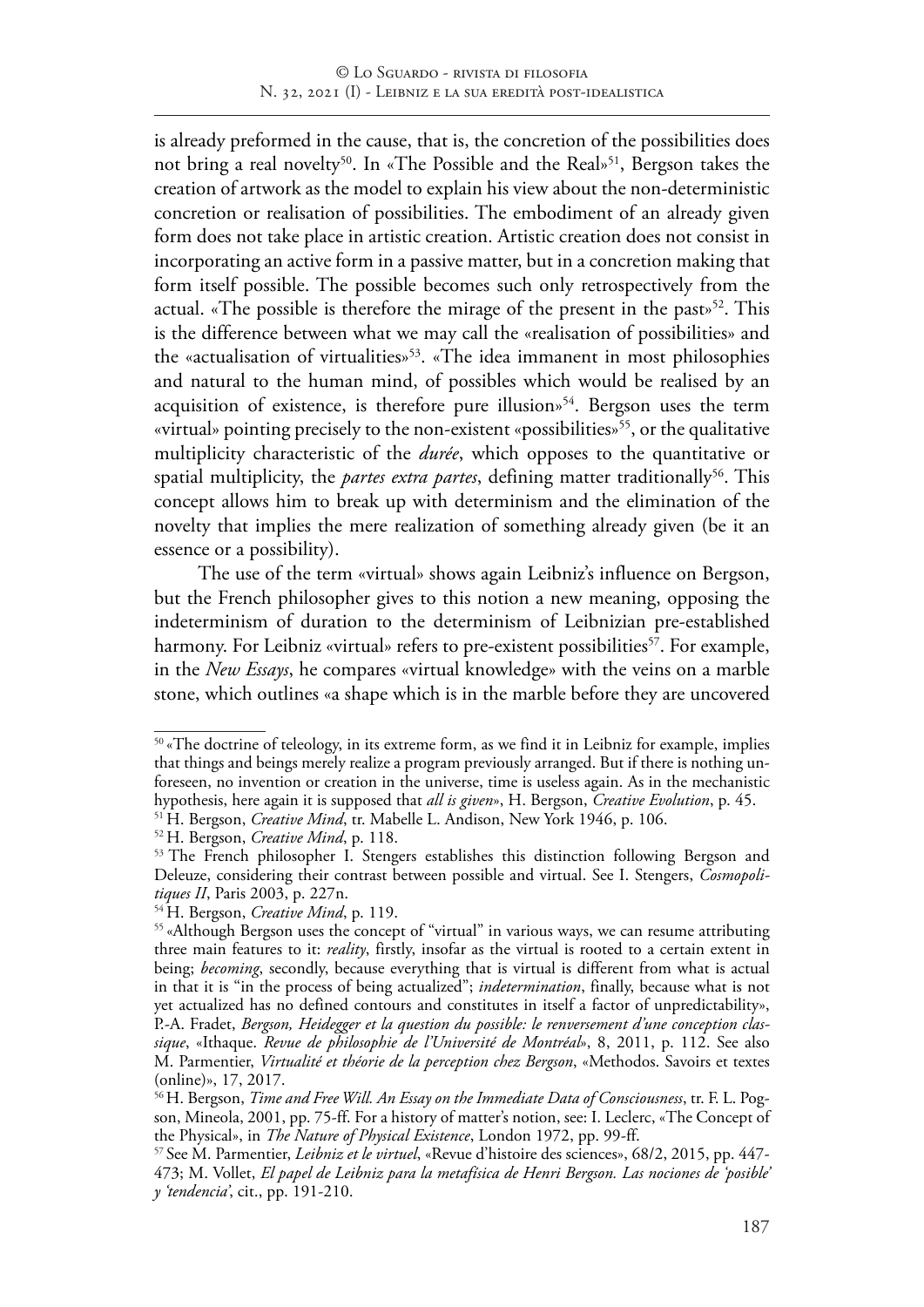by the sculptor»58. With «virtual» Leibniz also emphasise the active nature of possibilities, a trait lost with the metaphor of the marble veins. For him, possibilities are never merely passive but active; striving to be actualised. «True powers are never simple possibilities; there is always endeavour, and action<sup>59</sup>. Bergson knew very well Leibniz's proposal of active or striving possibilities, assuming it in his use of the notion of virtuality. Indeed, in 1898 he gave a course on Leibniz's text «On the Ultimate Origination of Things»  $(1697)^{60}$ , where Leibniz says things like this: «there is a certain urge for existence or (so to speak) a straining toward existence in possible things or in possibility or essence itself; in a word, essence in and of itself strives for existence»<sup>61</sup>. Thus, in his notion of the virtual, Bergson maintains the active character Leibniz assigns to the possible while leaving aside its pre-existence.

Connecting virtuality and indetermination (associated with the freedom of living beings) Bergson breaks one of Leibniz's fundamental principles, namely, the principle of sufficient reason<sup>62</sup>. From Leibniz's point of view, indetermination of choice means «indifference of equilibrium»63, which he identifies with some interpretations of Buridan's ass<sup>64</sup>. This indifference does not save freedom but turns it into something arbitrary, purely capricious. Also, indifference is a mere fiction because there is no perfect balance in the world. However small, there are always differences, allowing to distinguish one thing from another (principle of identity of the indiscernibles)<sup>65</sup>. Does Bergson adequately respond to the challenge of the indifference of equilibrium? I believe the answer is not clear. Bergson locates indetermination at the basis of freedom of choice but without establishing a solid metaphysical grounding for it because he rejects the existence of chance<sup>66</sup>. It follows the question whether indetermination is just a psychological state or not. If so, Bergson would follow Leibniz, setting up a kind of moral or hypothetical determinism. And, if indeterminacy does not

<sup>&</sup>lt;sup>58</sup> Cited from G. W. Leibniz, *New Essays on Human Understanding*, ed. by P. Remnant and J. Bennett, 1996, p. 86 (*AA*, VI, 6, 86). G. W. Leibniz, *Philosophischen Schriften. VI Reihe. Band 6*, Akademie, 1962 [*AA*, VI, 6].

<sup>59</sup>G. W. Leibniz, *New Essays on Human Understanding*, p. 112 (*AA*, VI, 6, 112).

<sup>60</sup> «Cours de Bergson sur le *De rerum originatione radicali* de Leibniz», in F. Worms (ed.), *Annales bergsoniennes III. Bergson et la science*, Paris 2007, pp. 25-52.

<sup>&</sup>lt;sup>61</sup> Cited from G. W. Leibniz, *Philosophical Essays*, tr. Roger Ariew and Daniel Garber, Indianapolis 1989, p. 150 (*GP* VII, 303).

<sup>62</sup>*Monadology*, § 33 (*GP*, VI, 612). See L. Strickland, *Leibniz's* Monadology, p. 20. For a complete study of the Principle of Sufficient Reason in Leibniz see J. A. Nicolás, *G. W. Leibniz: Razón, verdad y libertad. Análisis histórico-crítico del principio de razón suficiente*, Granada 1990 (available online at: https://digibug.ugr.es/handle/10481/6327).

<sup>63</sup>G. W. Leibniz, *New Essays on Human Understanding*, p. 56 (*AA*, VI, 6, 56).

<sup>&</sup>lt;sup>64</sup> G. W. Leibniz, *Theodicy*, p. 153 (*GP*, VI, 129,  $\frac{6}{3}$  49). On the problem of «Buridan's Ass» see N. Rescher, *Choice without Preference. A Study of the History and the Logic of the Problem of «Buridan's Ass»*, «Kant-Studien», 51, 1-4, 1960, pp. 142-175. For the relation between this problem and indifference of equilibrium, see R. Imlay, *Leibniz on Freedom of the Will: a Vindication*, «Studia Leibnitiana», 34/1, 2002, pp. 81-90.

<sup>65</sup> *Monadology*, § 9 (*GP*, VI, 608). See L. Strickland, *Leibniz's Monadology*, p. 15.

<sup>66</sup> See H. Bergson, *Creative Evolution*, p. 255.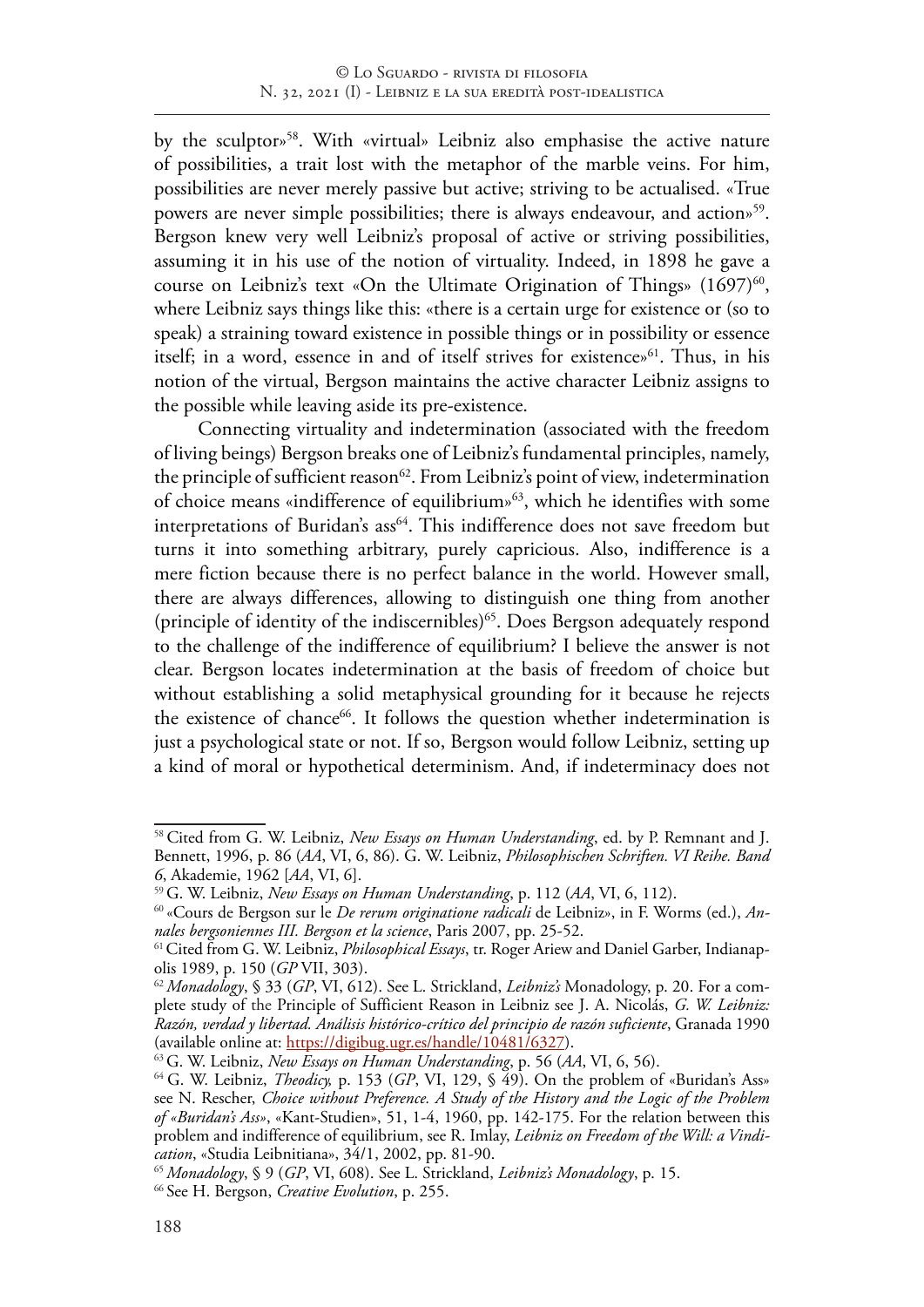depend on ontological chance but on the virtual, what is the virtual then from an ontological perspective? One possible answer would be to consider the will as the basis of freedom of choice; and this would imply a kind of Cartesian God's will, something Leibniz would strongly reject<sup>67</sup>.

#### **4. Memory,** *petites perceptions***, and the Unconscious**

In *Matter and Memory,* chapter two, Bergson states his conception of perception as a kind of action mediated by memory from the standpoint of human perception. Perspective, indeterminism, choice, freedom, all these notions play a key role in it.

In Bergson's proposal, memory is not the conservation of recollections in the brain or in something material, but in the mental or spiritual (*durée*). This conservation is what he calls «pure memory»<sup>68</sup>. In it, all our experiences and perceptions preserve themselves as virtual remembrances. He describes this «pure memory» as passive and inaccessible to consciousness<sup>69</sup>, as an unconscious realm. However, this memory plays a fundamental role in the mechanism of perception-action contributing with what Bergson calls «remembered images»<sup>70</sup>. These images are accessible to consciousness, and they become part of the actual perception according to their adjustment with the needs of the present action. Thus, our actual perception is full of past. We perceive with the eyes of our memory and our lived experience.

Your perception, however instantaneous, consists then in an incalculable multitude of remembered elements; in truth, every perception is already memory *Practically, we perceive only the past*, the pure present being the invisible progress of the past gnawing into the future<sup>71</sup>.

In appealing to an unconscious «pure memory», Bergson incorporates into the perception-action an «internal» element equivalent to the «external»

<sup>67</sup> See G. W. Leibniz, *Theodicy,* p. 247 (*GP*, VI, 227, § 185).

<sup>68</sup> H. Bergson, *Matter and Memory*, p. 113. Bergson distinguishes two kinds of memory: one explicitly using images and the other not. And he calls them, respectively, «image-memory» and «body-memory». See H. Bergson, *Matter and* Memory, p. 79. «Pure memory» uses images, but, unlike remembered images, they are unconscious. For this reason, some scholars identify three kinds of memory in Bergson, see F. Worms, *Introduction à* Matière et mémoire *de Bergson*, Paris 1997, p. 64. For Bergson' notion of memory, see also L. Lawlor, «The Concept of Memory: Ontology», in Id. *The Challenge of Bergsonism. Phenomenology, Ontology, Ethics*, pp. 27-59; K. Ansell-Pearson, «Bergson on Memory», in S. Radstone and B. Schwarz (eds.), *Memory. Histories, Theories, Debates*, New York 2010, pp. 61-76; and P. Ricoeur, *La mémoire, l'histoire, l'oubli*, Paris 2000, p. 30.

<sup>69</sup> H. Bergson, *Matter and Memory*, p. 141.

<sup>70</sup> H. Bergson, *Matter and Memory*, p. 155.

<sup>71</sup> H. Bergson, *Matter and Memory*, p. 150. The French philosopher Jean Hyppolite calls this duration, joining unity and multiplicity, the «bergsonian *cogito*». See J. Hyppolite, *Aspects divers de la mémoire chez Bergson*, «Revue Internationale de Philosophie», 10/3, pp. 373-391.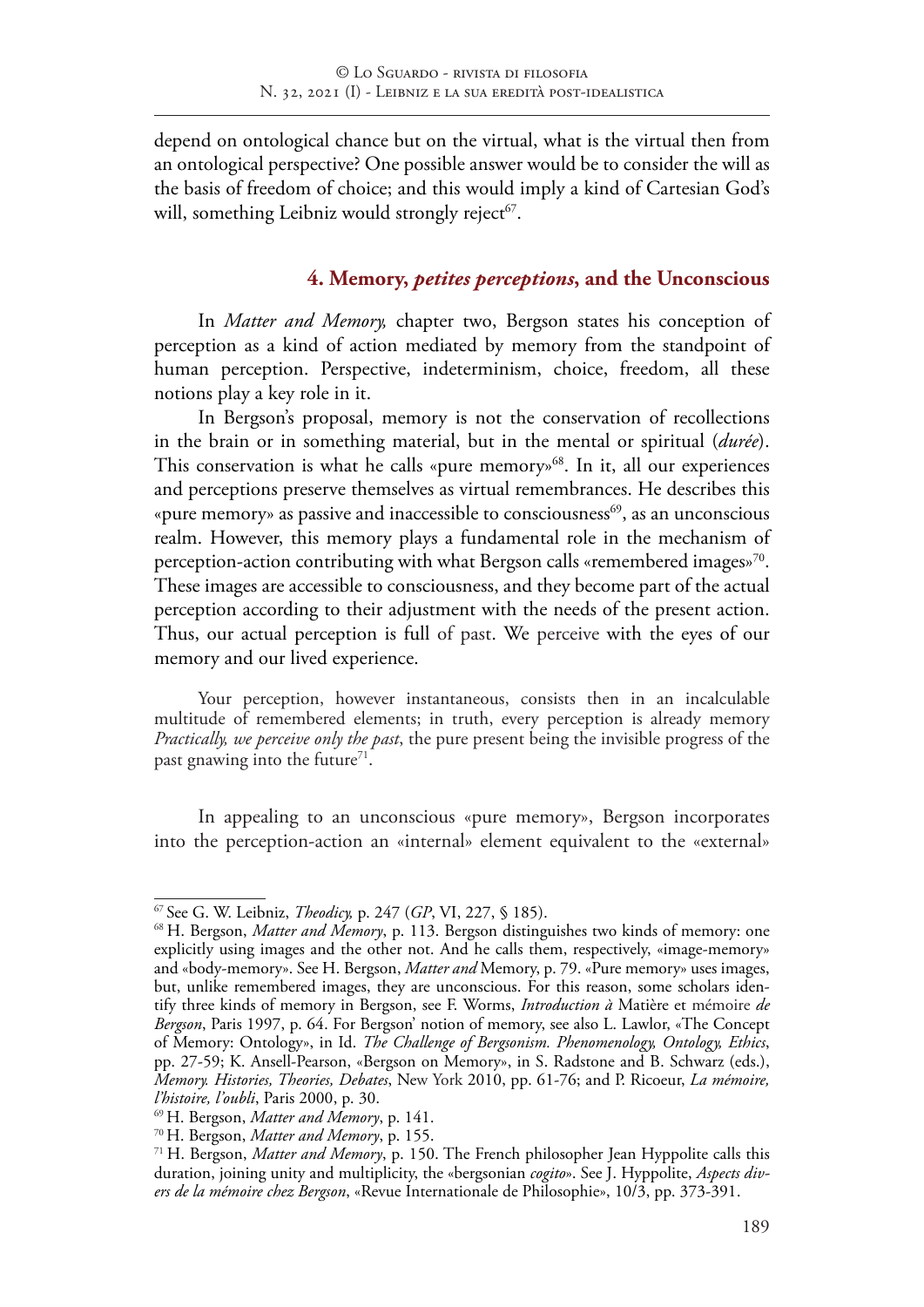non-attended matter-images, because both of them escape the scope of actual attention. The concrete perception synthesizes «pure perception»<sup>72</sup>, perceptionaction without the influence of memory, and «pure memory», memory without the influence of perception or action.

The relation Bergson establishes between perception, memory, and unconsciousness reveals again Leibniz's influence. Particularly relevant for this is Leibniz's notion of *petites perceptions* (minute perceptions) he develops especially in the *New Essays on Human Understanding* (1765).

Unlike Descartes and Locke, for whom consciousness is the key to understand perception, Leibniz assigns a leading role to the pre-conscious or «unconscious» states represented in his philosophy by what he calls *petites perceptions*. These perceptions are perceived but not apperceived (consciously perceived). They act on us but they fall short of our conscious attention.

To give a clearer idea of these minute perceptions which we are unable to pick out from the crowd, I like to use the example of the roaring noise of the sea which impresses itself on us when we are standing on the shore. To hear this noise as we do, we must hear the parts which make up this whole, that is the noise of each wave, although each of these little noises makes itself known only when combined confusedly with all the others, and would not be noticed if the wave which made it were by itself. We must be affected slightly by the motion of this wave, and have some perception of each of these noises, however faint they may be; otherwise there would be no perception of a hundred thousand waves, since a hundred thousand nothings cannot make something<sup>73</sup>.

Bergson states something similar when he refers to the relationship between physical phenomena and our conscious perception of them.

And yet we know that millions of phenomena succeed each other while we hardly succeed in counting a few. We know this not from physics alone; the crude experience of the senses allows us to divine it; we are dimly aware of successions in nature much more rapid than those of our internal states $74$ .

The minute perceptions are crucial in Leibniz's metaphysics of the continuum. They save the continuity from the discontinuity of attentive consciousness (apperception), avoiding the jumps between one conscious state and the next one.

These minute perceptions, then, are more effective in their results than has been recognized. They constitute that *je ne sais quoi*, those flavours, those images of sensible qualities, vivid in the aggregate but confused as to the parts; those impressions which are made on us by the bodies around us and which involve the infinite; that connection that each being has with all the rest of the universe<sup>75</sup>.

<sup>72</sup> H. Bergson, *Matter and Memory*, p. 65.

<sup>73</sup>Cited from G. W. Leibniz, *New Essays on Human Understanding*, p. 54 (*AA*, VI, 6, 54).

<sup>74</sup> H. Bergson, *Matter and Memory*, p. 207.

<sup>75</sup>Cited from G. W. Leibniz, *New Essays on Human Understanding*, p. 54 (*AA*, VI, 6, 54).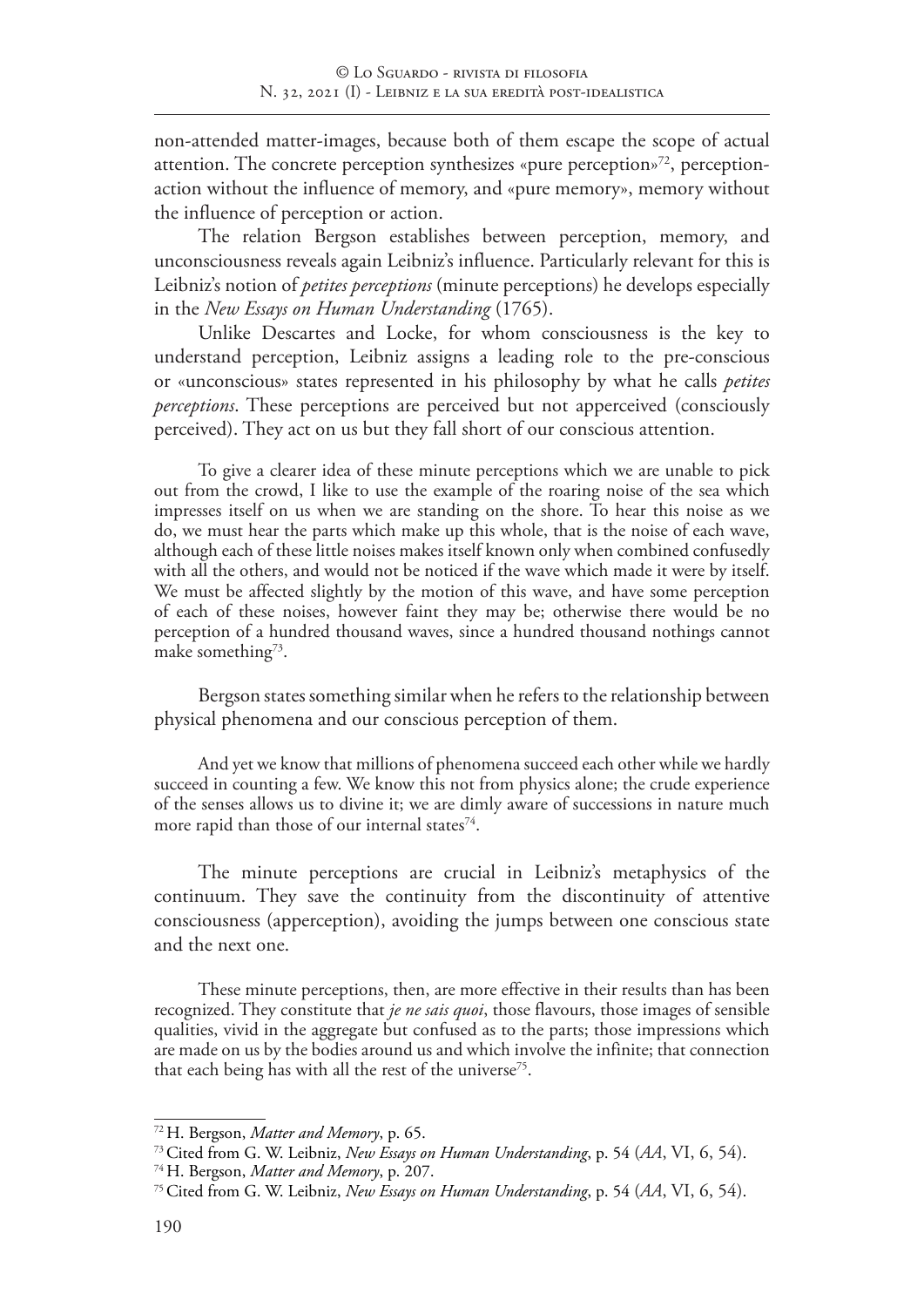Another aspect on which Bergson and Leibniz agree is the role unconscious perceptions play in sleeping and dreaming. Bergson, in his text «Dreams» (1901), published almost at the same time as Freud's *The Interpretation of Dreams* (1899), rejects the conception of sleeping as a kind of disconnection from the world of external perceptions. For him, the subject matter of many of our dreams rests on barely perceived perceptions: «in natural sleep our senses are by no means closed to external impressions. No doubt, they no longer have the same precision»<sup>76</sup>. «Some tell us that sleep consists in being isolated from the external world. But we have seen that sleep does not close our senses to external impressions, and that these impressions provide the materials of most of our dreams»77. Likewise, Leibniz highlights the role of minute perceptions in sleeping too:

We never sleep so soundly that we do not have some feeble and confused sensation; and the loudest noise in the world would never waken us if we did not have some perception of its start, which is small, just as the strongest force in the world would never break a rope unless the least force strained it and stretched it slightly, even though that little lengthening which is produced is imperceptible<sup>78</sup>.

Leibniz argues against the closure of the senses in sleeping, appealing to the continuity between being awake and being asleep. If they were closed states, the continual transition between them would be impossible, requiring an external cause operating as a bridge between them. This external intervention would break the subject's internal spontaneity (the only kind of activity Leibniz accepts). Finally, let us say that, despite the similarities, there are remarkable differences between Leibniz's and Bergson's conception of the unconscious. In Bergson, pure memory is not directly accessible to consciousness, only indirectly through remembered images composing the actual perception, and they are completely indifferent to action. In contrast, for Leibniz, minute perceptions can, in principle, become conscious, if not for us, at least for a divine intellect; and they act in the decisions we make, in our tastes, judgements, etc. They determine these actions without necessitating them.

## **5. The Spiritual as the Foundation of Continuity and Duration in Leibniz and Bergson**

In the previous sections of this paper, I highlighted similarities and differences between Leibniz and Bergson. The similarities are due to an intimate affinity allowing for a fruitful exchange between their philosophies, namely: their metaphysics of continuity, duration, and tendency, based on the spiritual.

<sup>76</sup>H. Bergson, *Mind-Energy*, p. 112. See B. Gilson, «La perception et le souvenir», in *L'individualité dans la philosophie de Bergson*, Paris 1985, pp. 19-36.

<sup>77</sup> H. Bergson, *Mind-Energy*, p. 122.

<sup>78</sup>Cited from G. W. Leibniz, *New Essays on Human Understanding*, p. 54 (*AA*, VI, 6, 54).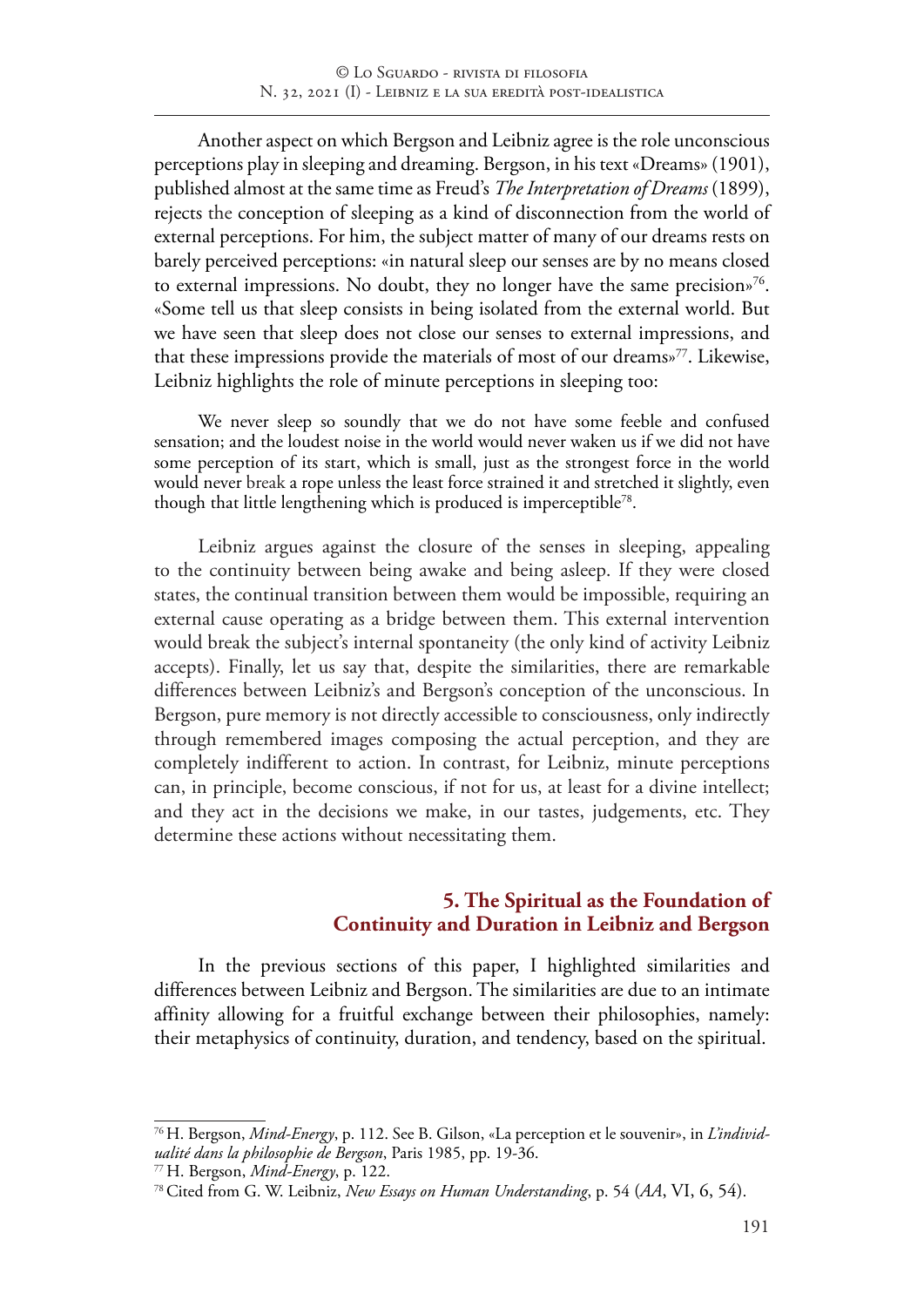In Bergson's *Matter and Memory*, «pure memory» establishes the spiritual element of continuity and duration, preserving all the experiences of and individual. The open impulse or tendency is not internal to the duration as pure memory but associated with the material, the body's perception-action. On the contrary, in *Creative Evolution* (1907), Bergson will combine duration, continuity, and impulse in one and the same duration: the élan vital (vital impulse)<sup>79</sup>.

In Leibniz, continuity and duration play a prominent and constant role. However, he understands duration in a different way than Bergson. Bergson conceives of duration as conservation in time, or better, as conservation that is time. In contrast, Leibniz conceives of it as the pre-existence of all events (past, present, and future), that is, as conservation given from the beginning.

It can even be said that by virtue of these minute perceptions the present is big with the future and burdened with the past, that all things harmonize – *sympnoia panta*, as Hippocrates put it – that eyes as piercing as God's could read in the lowliest substance the universe's whole sequence of events – 'What is, what was, and what will soon be brought in by the future' [Virgil]<sup>80</sup>.

However, when referring to memory in the *New Essays*, Leibniz speaks of duration in a way reminding that of Bergson: «something remains of all our past thoughts, none of which can ever be entirely wiped out»<sup>81</sup>. I can affirm that «pure memory» and «minute perceptions» play an equivalent role in Leibniz's and Bergson's proposals. They emphasise the role of the spiritual.

In appealing to the spiritual, Bergson and Leibniz respond to a problem already raised by Descartes when he distinguishes and separates *res extensa* from *res cogitans<sup>82</sup>*. This is a synchronic or structural distinction, so to speak. Descartes considers substances, their features and differences, instantly, i.e., independently from how they maintain themselves through time. How do they last? Occasionalists respond appealing to the action of God<sup>83</sup>. At each instant, the world disappears and is recreated by the power of God. For Leibniz, this response is unacceptable because the foundation of continuity and duration must be found in the substance itself. Hence his conception of substances as active and spontaneous, founding their continuity and duration on force and law, which regulates substances' ordered successive moments<sup>84</sup>. Already in his

<sup>79</sup> H. Bergson, *Creative Evolution*, p. 140. See M. Vollet, «La vitalisation de la tendance: de Leibniz à Bergson», in A. Fagot-Largeault and F. Worms (eds.), *Annales bergsoniennes IV.* L'Évolution créatrice *1907-2007 : épistémologie et métaphysique*, Paris 2008, pp. 285-292.

<sup>80</sup>Cited from G. W. Leibniz, *New Essays on Human Understanding*, p. 55 (*AA*, VI, 6, 55).

<sup>81</sup>Cited from G. W. Leibniz, *New Essays on Human Understanding*, p. 113 (*AA*, VI, 6, 113).

<sup>82</sup> See R. Descartes, *Meditations on First Philosophy. With Selections from Objections and Replies*,

tr. M. Moriarty, Oxford 2008, p. 24 (*AT*, VII, 24).

<sup>83</sup> See G. W. Leibniz, *Theodicy,* p. 160 (*GP*, VI, 136, § 61).

<sup>84</sup> *Monadology*, § 11 (*GP*, VI, 608). See L. Strickland, *Leibniz's* Monadology, p. 16. About the notion of spontaneity in Leibniz see: D. Rutherford, «Leibniz on Spontaneity», in D. Rutherford/J. A. Cover (eds.) *Leibniz: Nature and Freedom*, New York 2005, pp. 156-180; and J. Jorati, *Three Types of Spontaneity and Teleology in Leibniz*, «Journal of the History of Philosophy»,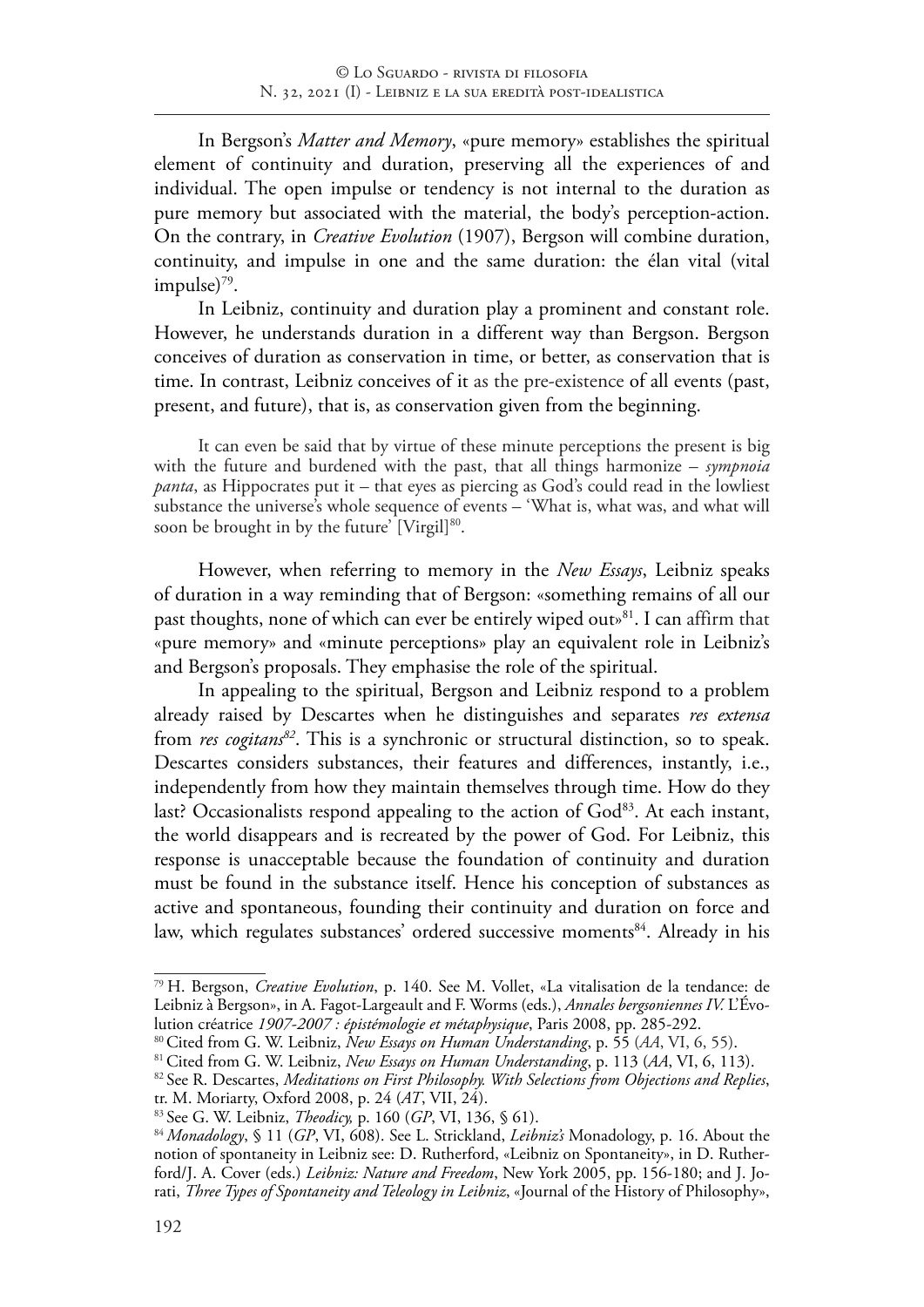*Theoria motus abstracti* (1671), Leibniz states that the distinction between mind and body should be made from a temporal standpoint not from a spatial one. In this way, he defines matter as an «instantaneous spirit» without memory: «every body is a momentary mind, or one lacking recollection [*recordatio*]»85. Bergson supports and generalises this statement considering time synonymous with life and spirit and placing it as the principle of ontological

In reality there is no one rhythm of duration; it is possible to imagine many different rhythms which, slower or faster, measure the degree of tension or relaxation of different kinds of consciousness and thereby fix their respective places in the scale of being<sup>86</sup>.

And in *Matter and Memory* he says: «Questions relating to subject and object, to their distinction and their union, should be put in terms of time rather than of space»87. This is a recurrent statement in Bergson's philosophy, both in his lectures and published books. It is crucial to understand his philosophy in general, not only his distinction between matter and memory, and mind and body. He always attributes this idea to Leibniz, for example, in «Life and Consciousness» (1911):

A consciousness unable to conserve its past, forgetting itself unceasingly, would be a consciousness perishing and having to be reborn at each moment: and what is this but unconsciousness? When Leibniz said of matter that it is "a momentary mind," did he not declare it, whether he would or not, insensible? All consciousness, then, is memory, -conservation and accumulation of the past in the present<sup>88</sup>.

Bergson accepts that conceiving of matter as mere extension makes the foundation of its continuity problematic. Thus, matter requires spirit. And he knows, following Leibniz, that continuity requires conservation of the past and openness to the future, considering the present as a limit between them. As French philosopher Gilles Deleuze recalls in *The Fold*: «Unity of movement is an affair of the soul, and almost of a conscience, as Bergson will later discover<sup>89</sup>.

Thus, Bergson assumes Leibniz's criticisms of Descartes' physics<sup>90</sup>, which conceives of matter as a mere extension. One of these criticisms is that matter as

<sup>53/4, 2015,</sup> pp. 669-698. On activity, forces and laws, see D. Rutherford, «Laws and Powers in Leibniz», in E. Watkins (ed.), *The Divine Order, the Human Order, and the Order of Nature. Historical Perspectives*, New York 2013, pp. 149-174.

<sup>85</sup> *AA*, VI, 2, 266; *GP*, IV, 230. Cited from G. W. Leibniz, *Philosophical Papers and Letters*, tr.

L. E. Loemker, Dordrecht 1975, p. 141. See F. Manzo, *Memoria e sostanzialità nella filosofia di Leibniz*, «Lo Sguardo – Rivista di Filosofia», 28, 2019, pp. 91-115.

<sup>86</sup> H. Bergson, *Matter and Memory*, p. 207.

<sup>87</sup> H. Bergson, *Matter and Memory*, p. 71.

<sup>88</sup> H. Bergson, *Mind-Energy*, p. 8.

<sup>89</sup> G. Deleuze, *The Fold. Leibniz and the Baroque*, London 1993, p. 12. See also the section «Leibniz and Bergson: movement as it happens», in G. Deleuze, *The Fold*, p. 72.

<sup>&</sup>lt;sup>90</sup> See G. W. Leibniz, «On body and Force, Against the Cartesians (May 1702)», in R. Ariew and D. Garber (eds.), *Philosophical Essays*, 1989, p. 250 (*GP*, IV, 393-400). Also see J. W. Na-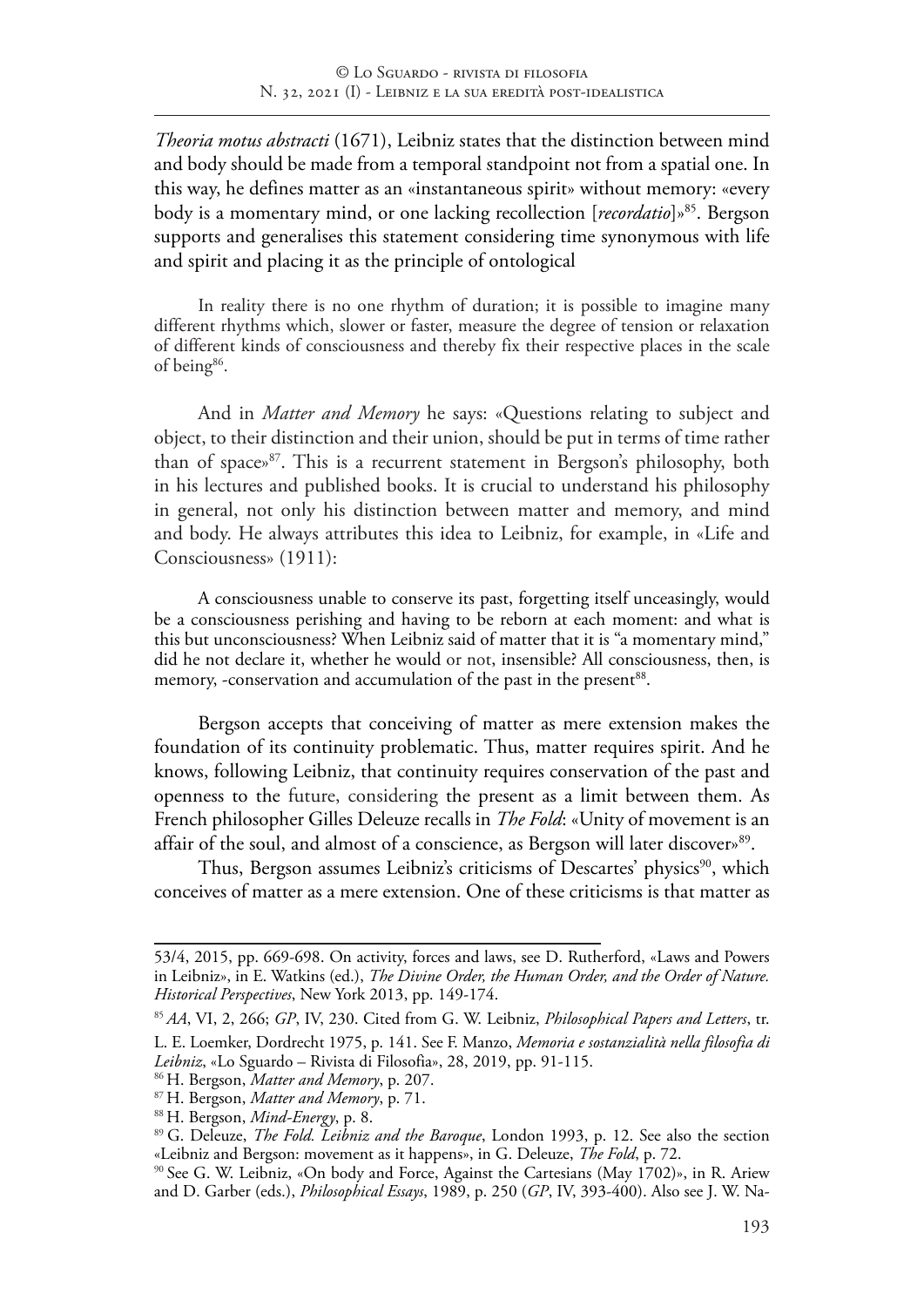extension cannot provide the cohesion, continuity, and indivisibility that motion requires. Descartes' kinematic conception of physics is replaced by Leibniz with a dynamic one, incorporating the notion of force, a spiritual element permitting to understand motion adequately<sup>91</sup>. Motion requires the continuity of a force that is not purely actual, but potential tendency, and impulse. We find a key point leading us to Zeno's paradoxes, which Bergson studied<sup>92</sup>, namely: that movement cannot be composed of immobilities, and that the moving thing is halfway between motion and rest. As Leibniz says in *Monadology* § 13: «as every natural change takes place by degrees, something changes and something remains» (GP, VI, 608)<sup>93</sup>. This is the basis of Bergson's criticism of time's spatialisation, which makes time a mere trajectory, a set of stops; or in other words, a set of punctual presents.

In brief, Leibniz and Bergson appeal to a metaphysics of continuity, duration, and tendency, based on the spiritual or mental. In it, the material is instantaneous, timeless, and incapable of grounding by itself the continuity and duration that movement requires.

### **7. Conclusions**

I have studied Leibniz's influence on Bergson's notions of image, matter, memory, and perception, as the French philosopher develops it in his book *Matter and Memory*. I called Bergson's proposal an «updated monadology». I have emphasized similarities and differences between Bergson's and Leibniz's proposals. Among their main similarities: the images as the universe's constitutive elements, all relating to each other; the relevance of perspective; the relation between perspective, perception, and action; the importance of the possible and the virtual and their role in action; the appeal to unconscious perceptions. I conclude that these similarities are based on a common appeal to a spiritual metaphysics of continuity, duration, and impulse having time as the crucial element to distinguish between matter and spirit, body and mind. There are remarkable differences too, such as: the appeal to purely spiritual images in Leibniz (the monads), and to material-spiritual ones in Bergson (the matterimages); the different notion of action: in Bergson it is equivalent to physical action, in Leibniz to non-causal relation; the different notion of the virtual: preexistent possibility in Leibniz, non-preexistent in Bergson; the different notion of unconscious perception: active and potentially conscious in Leibniz, inactive and non-directly accessible to consciousness in Bergson. All these differences arise from different metaphysical principles grounding their respective philosophies,

son, *Leibniz's Attack on the Cartesian Doctrine of Extension*, «Journal of the History of Ideas», 6, pp. 447-83.

<sup>&</sup>lt;sup>91</sup> See F. Duchesneau, «Les fondements de la physique selon Leibniz», in M. Laerke et al. (dir.), *Leibniz. Lectures et commentaires*, p. 147; D. Garber, «Leibniz: Physics and philosophy», in N. Jolley (ed.), *The Cambridge Companion to Leibniz*, p. 270.

<sup>92</sup> H. Bergson, *Matter and Memory*, p. 191.

<sup>93</sup>Cited from L. Strickland, *Leibniz's Monadology*, p. 16.